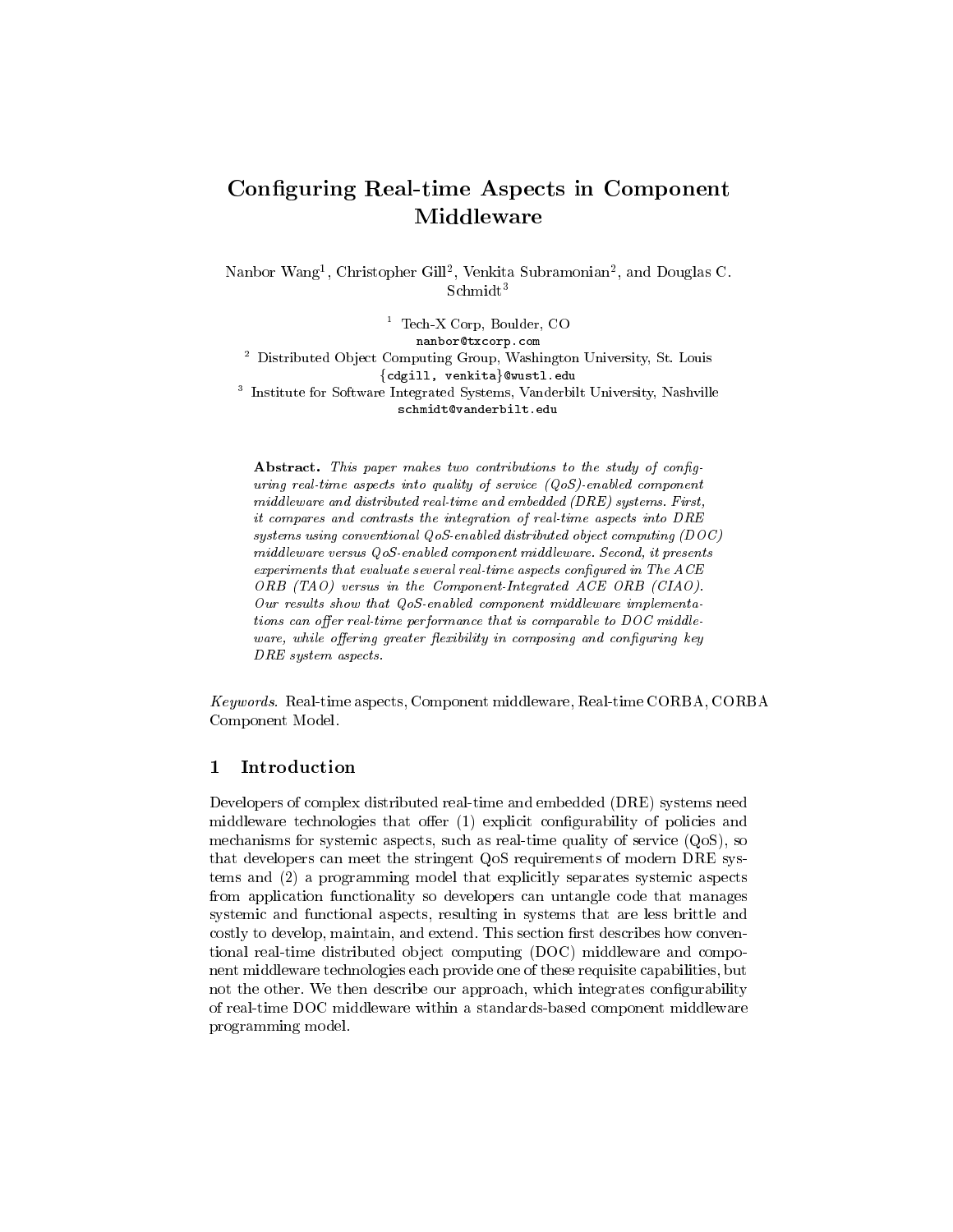Limitations with existing middleware technologies. Component middleware [1] technologies are an emerging paradigm that provides mechanisms to congure and control key distributed computing aspects, such as connecting event sources to event sinks and managing transactional behavior, separate from the functional aspects of the application. Conventional component middleware platforms, such as the Java 2 Enterprise Edition (J2EE) and the CORBA Component Model (CCM), are designed to address the QoS needs of enterprise application domains (such as workflow processing, inventory management, and accounting systems), which focus largely on scalability and transactional dependability. Other domains, however, require additional constraints to meet application requirements, e.g., over 99% of all microprocessors are now used for DRE systems [2] that control processes and devices in physical, chemical, biological, or defense industries.

Examples of DRE systems include distributed sensor networks, flight avionics systems, naval combat management systems, and financial trading systems, which have stringent QoS requirements. In these types of systems the right answer delivered too late becomes the wrong answer, *i.e.*, failure to meet  $Q_0S$ requirements can lead to catastrophic consequences. Research over the past decade [3{5] has shown that the coordinated management of application and system resources is essential to ensure QoS. Conventional component middle ware, however, does not provide adequate abstractions to control the mechanisms for managing these behaviors and thus is not suitable for applications in these domains.

Since the time/effort required to develop and validate  $DRE$  systems precludes developers from implementing these systems from scratch, attempts have been made to extend standard middleware specications so they provide better abstractions for controlling and managing domain-specic aspects. For example, Real-time CORBA 1.x  $[6]$  – which is part of the DOC middleware CORBA 2.x specification  $[7]$  - introduces QoS-enabled extensions that allow DRE systems to configure and control (1) processor resources via thread pools, priority mechanisms, intra-process mutexes, and a global scheduling service for real-time applications with fixed priorities,  $(2)$  *communication resources* via protocol properties and explicit bindings to server objects using priority bands and private connections, and  $(3)$  *memory resources* via buffering requests in queues and bounding the size of thread pools.

Although CORBA 2.x provides mechanisms to congure and control resource allocations of the underlying endsystem to meet real-time requirements, it lacks the flexible higher level abstractions that component middleware provides to separate real-time policy configurations from application functionality. Manually integrating real-time aspects within CORBA 2.x application code is therefore unduly time consuming, tedious, and error-prone [8]. It is therefore hard for developers to configure, validate, modify, and evolve complex DRE systems consistently using QoS-enabled DOC middleware, such as CORBA 2.x and Realtime CORBA.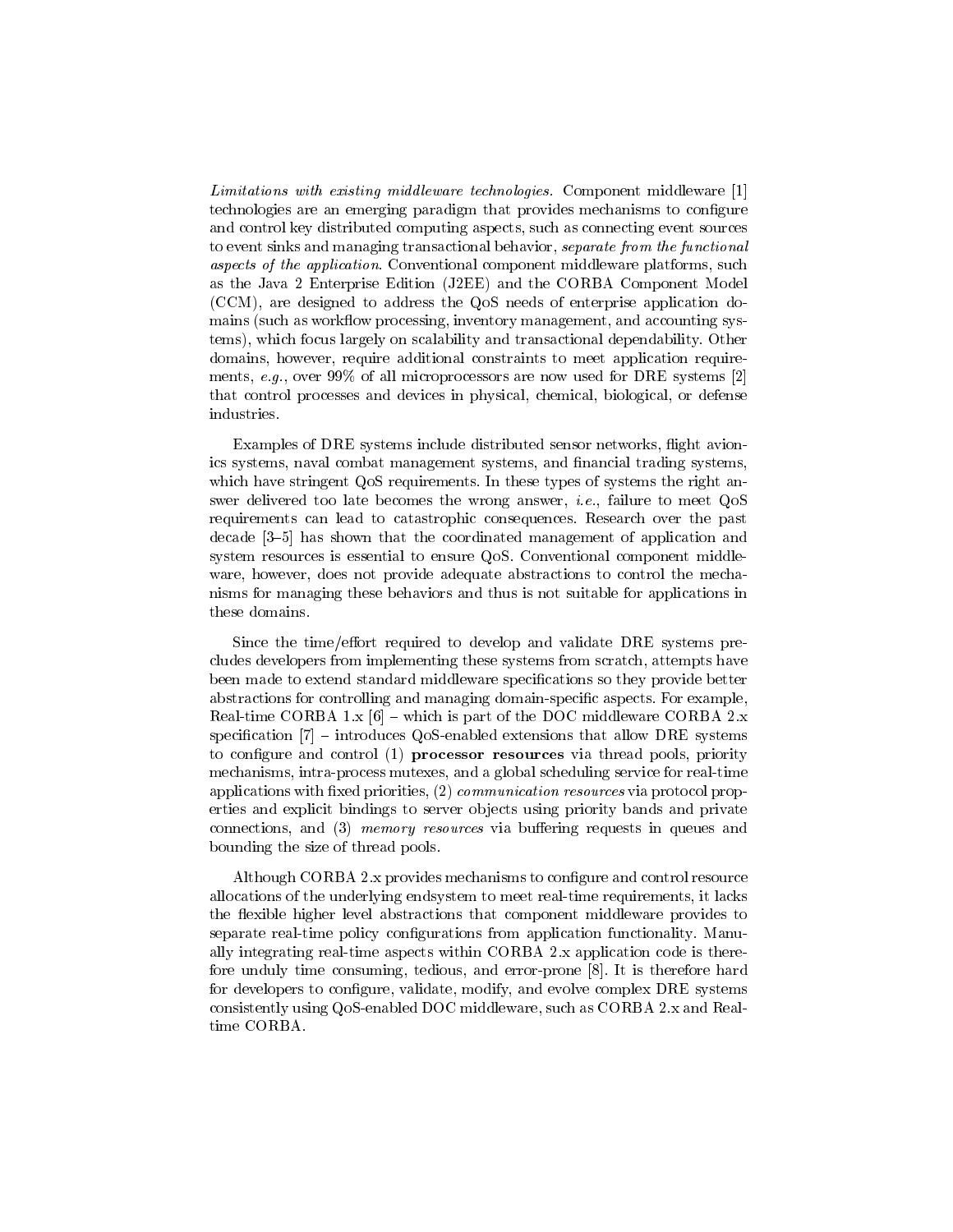Solution approach  $\rightarrow$  Integrating real-time QoS aspects into component middleware. To resolve the limitations with the status quo described above, we are integrating  $(1)$  component middleware, which enables behavioral aspects to be specified declaratively and woven into application functionality automatically  $$ rather than programmed imperatively by hand - with  $(2)$  QoS-enabled DOC middleware, which supports end-to-end QoS specification and enforcement, to create *QoS-enabled component middleware*. Successful integration of these two approaches requires the resolution of the following challenges:

- The component middleware's configuration infrastructure must be extended to incorporate specication interfaces, tunable policies, and enforcement mechanisms for real-time aspects and
- ${\bf -}$  The performance and predictability of the resulting QoS-enabled component middleware's runtime environment must be validated empirically to ensure it supports the desired real-time properties end-to-end.

This paper extends our prior work [9, 10] by comparing the complexity of programming CORBA 2.x DOC middleware features directly in the ACE ORB (TAO) [11] (which implements the CORBA 2.x DOC middleware standard  $-$  including Real-time  $CORBA$ ) versus *configuring* them via component middleware features in the context of the Component-Integrated ACE ORB (CIAO) [10] (which is a QoS-enabled implementation of CORBA 3.x CCM specication implemented atop TAO). It also presents experiments that compare the real-time performance of an example DRE system implemented in TAO and CIAO. Our results show that QoS-enabled component middleware implementations can offer performance and predictability similar to that of real-time DOC ORB middle ware, while improving flexibility to compose and configure key DRE system QoS aspects.

Paper organization. The remainder of this paper is organized as follows: Section 2 illustrates how our work on CIAO overcomes limitations with earlier work on component and DOC middleware; Section 3 presents experiments comparing TAO and CIAO's real-time performance; Section 4 surveys related work on component models and integration of real-time aspects in middleware; and Section 5 presents concluding remarks.

# 2 Composing Real-time Behaviors into DRE Applications

In conventional component middleware, there are multiple software development roles, such as component designers, assemblers, and packagers. QoS-enabled component middleware supports yet another development role  $-$  the  $Qosketeer$  [3]  $$ who is responsible for performing *QoS provisioning*. QoS provisioning involves (pre)allocating CPU resources, reserving network bandwidth/connections, and

<sup>4</sup> TAO, CIAO, and the tests described in this paper are available as open-source from deuce.doc.wustl.edu/Download.html.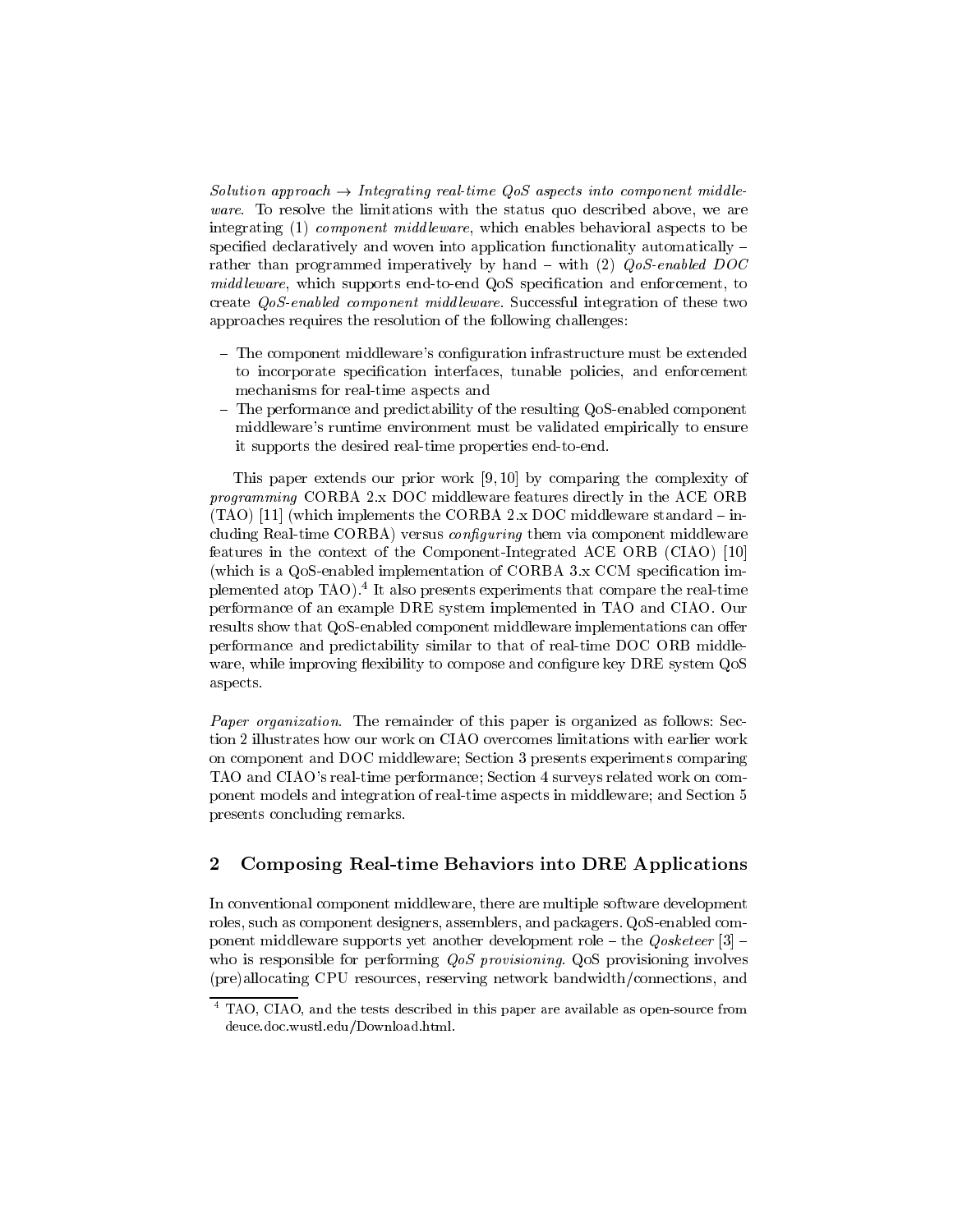monitoring/enforcing the proper use of system resources at runtime to meet or exceed application and system QoS requirements [12].

To improve component reusability and provision resources robustly throughout a QoS-enabled component middleware platform, QoS provisioning specifications should be decoupled from component implementations and specified instead via component composition metadata, such as ... This decoupling enables QoS provisioning specications to be checked and synthesized via model-based tools [9, 13], which increase the level of abstraction and automation of the DRE system development process. This separation of concerns also makes DRE systems more flexible, easier to maintain, and easier to extend with new QoS capabilities to handle changing operational contexts. As DRE systems grow in scope and criticality, however, a key challenge is to decouple reusable, multi-purpose, off-the-shelf, resource management aspects from aspects that need customization for specic needs of each system. This section describes how CIAO addresses this challenge, presents an example DRE system that motivates our work on CIAO, and then uses this example to compare the development process using conventional DOC middleware technologies versus CIAO.

#### 2.1 Supporting Real-time Aspects in CIAO

QoS provisioning requires component middleware that can meet the QoS requirements of the DRE systems it supports. The interfaces and mechanisms for QoS provisioning in the underlying operating systems and ORBs in conventional component middleware platforms do not provide adequate support for developing and deploying DRE systems with stringent QoS requirements, as follows:

- ${\sf Since QoS}$  provisioning must be done end-to-end, *i.e.*, it needs to be applied to many interacting components, implementing QoS provisioning logic internally in each component hampers reusability.
- Since (1) some resources (such as Real-time CORBA thread pools in CORBA  $2 \times 6$ ) can only be provisioned within a broader execution unit (*i.e.*, a component server rather than a component) and (2) component designers often have no a priori knowledge about other components, the component itself is not the right place to provision QoS.
- Since (1) some QoS assurance mechanisms (such as checking whether rates of interactions between components violate specified constraints) affect component interconnections and (2) a reusable component implementation may not know how it will be composed with other components, it is not generally possible for components to perform QoS assurance in isolation.
- ${ -}$  Since (1) many QoS provisioning policies and mechanisms cannot work properly without installation of customized ORB modules (such as ...) and (2) there are inherent trade-offs between certain QoS requirements (such as high throughput and low latency), it is hard for QoS provisioning mechanisms implemented within components to foresee incompatibilities without knowing the end-to-end QoS requirements a priori.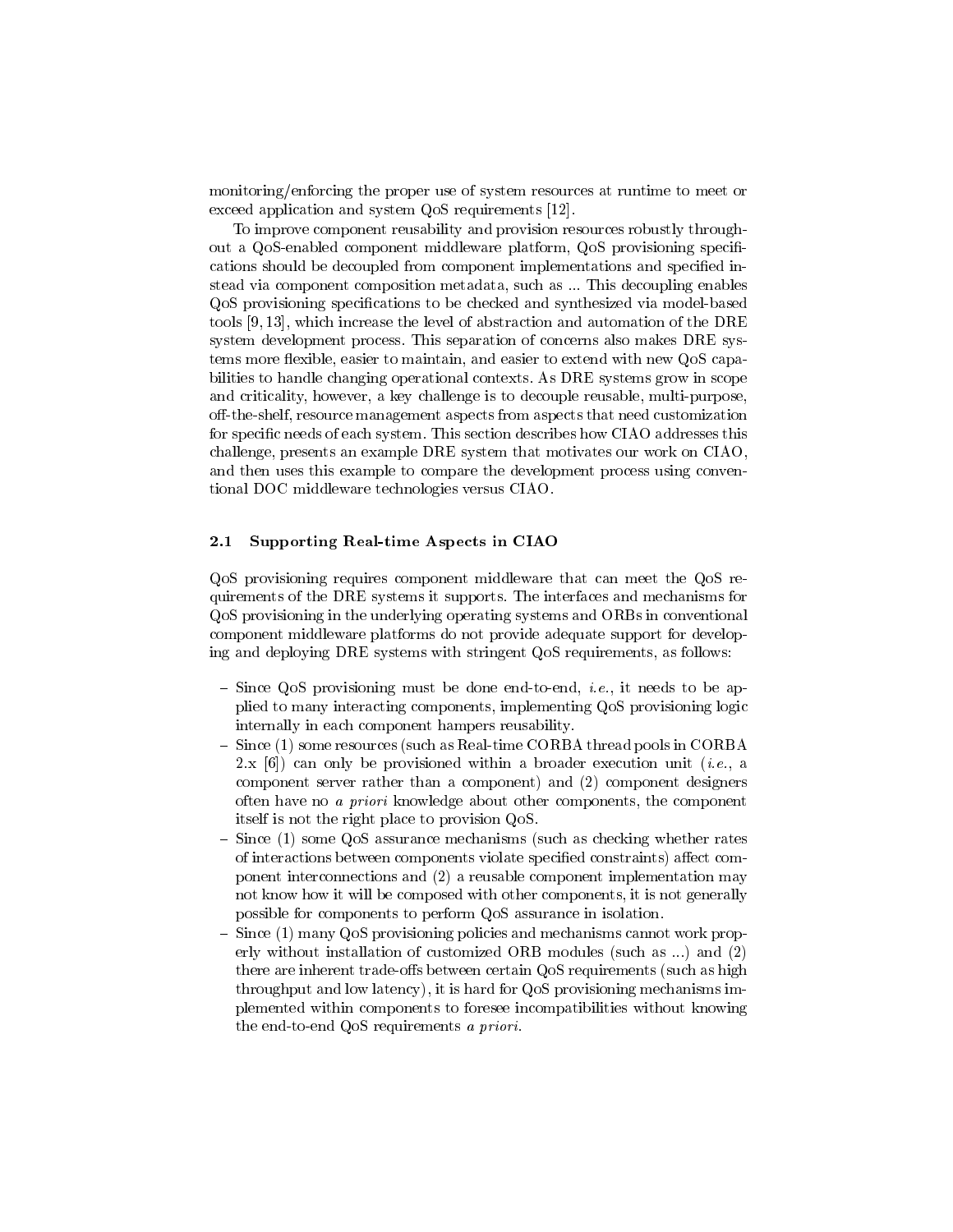To address the limitations of conventional component middleware in DRE system domains, therefore, it is necessary to make QoS provisioning policies an integral part of component middleware, while also decoupling QoS provisioning policies from component functionality. Over the past several years, we have developed extensions to conventional component middleware that support composing real-time aspects and mechanisms more effectively by:

- ${\sim}$  Separating the concerns of managing QoS resources from those of component design and development so QoS management code is decoupled from components and system modules that span multiple nodes in a distributed system, and
- { Making component implementations more robust and reusable since QoS provisioning via real-time aspects can now be composed with DRE systems transparently to the component implementations.

These extensions have been integrated into the CIAO [10], which is our QoSenabled CCM implementation that separates the programming and provisioning of QoS concerns as outlined above. Figure 1 depicts the key elements in the CIAO architecture. Key building blocks in CIAO support the three ma jor categories of



Fig. 1. Key Elements in CIAO

CCM:  $(1)$  component implementation,  $(2)$  deployment and configuration, and  $(3)$ application runtime. CIAO applies a range of aspect-oriented [14] development techniques to support the separation and composition of real-time behaviors and other conguration concerns that must be consistent throughout many parts of the software.

To support the composition of real-time behaviors, CIAO extends the building blocks in the "component implementation" and "application runtime" support categories of CCM to allow developers of DRE systems to specify the required real-time behaviors and to associate them with components in various parts of an application. In particular, application components and the runtime environment managed by CIAO can be configured to support the specified behaviors. For example, CIAO's real-time component server runtime environment and containers can be configured to enforce different QoS aspects, such as priorities or rates of invocation.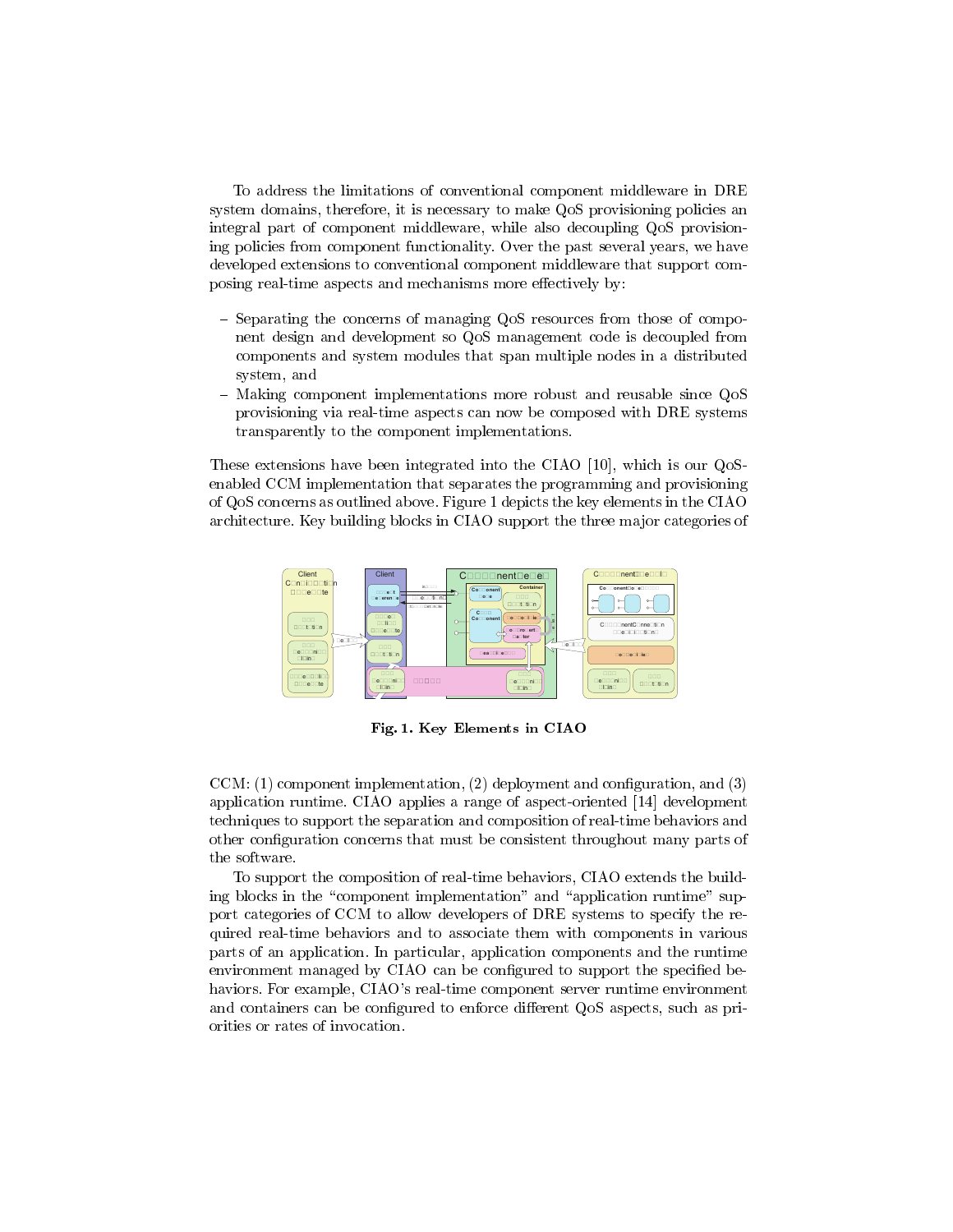$CIAO's$  real-time enhancements to  $CCM$  define a new file format  $-$  known as the real-time component assembly descriptor  $(RTCAD)$  – to the set of XML descriptors that can can be composed into an existing application assembly. An RTCAD file contains definitions of *policy sets* that specify key real-time behaviors and the resources required to enforce the behaviors. The resources and policies defined in CIAO's RTCAD files can be specified for individual component instances. Qosketeers can then use CCM D&C tools to deploy the resulting application assembly onto platforms that support the specified real-time requirements. The remainder of this section present an example that shows how CIAO's real-time CCM enhancements can decouple QoS aspects from DRE system components and enable them to be composed separately.

#### 2.2 An Example DRE System

To illustrate CIAO's support for composing real-time aspects into DRE systems concretely, we first describe an example DRE system from the domain of avionics mission computing [8]. Sections 2.3 and 2.4 then examine the steps required to develop and evolve this example using CORBA 2.x versus CIAO's real-time enhancements to the CORBA 3.x CCM specication. Figure 2 illustrates the



Fig. 2. Example DRE Avionics System

following primary software entities in our example DRE avionics system:

- 1. A Rate Generator, which wraps a hardware timer that triggers the pushing of events at specic periodic rates to event consumers that register for those events.
- 2. A GPS Subsystem, which wraps one or more hardware devices for navigation. Since there is a delay in getting the location reading from the hardware directly, a cached location value is served via the exposed interface to provide immediate response. The cached location value is refreshed when the GPS software receives a triggering event and causes the controlling software to activate the GPS hardware for updated coordinates. A subsequent triggering event is then pushed to registered consumers to notify the availability of a refreshed location value.
- 3. A Graphical Display, which wraps the hardware for a heads-up display device in the cockpit to provide visual information to the pilot. This device displays a cached location value that is updated by querying an interface when the controlling software receives a triggering event.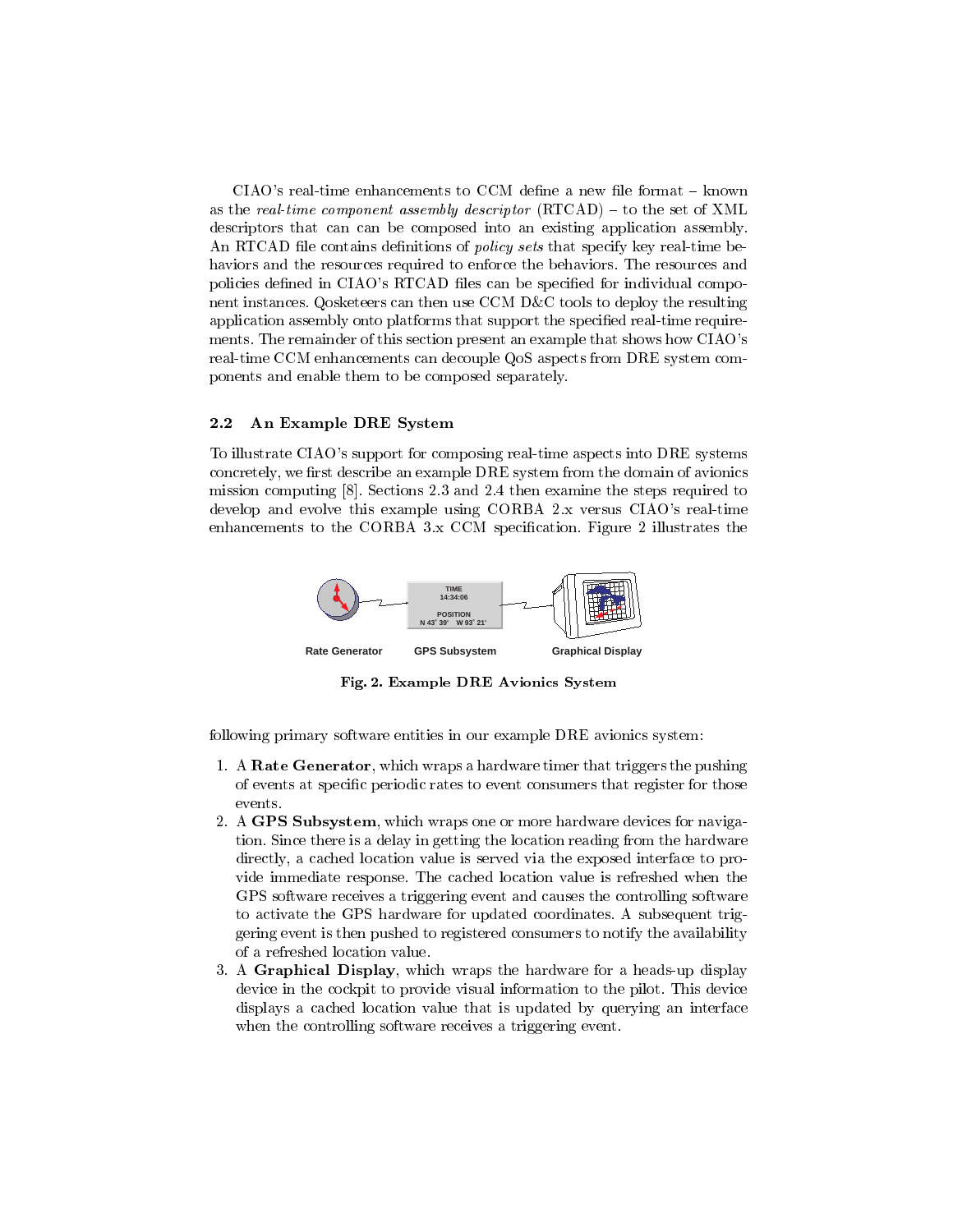This example is representative of a class of DRE systems where clusters of closely-interacting components are connected via specialized networking devices, such as VME-bus backplanes. Although the functional characteristics of these systems may differ, they often share the rate-activated computation and display/output QoS constraints illustrated here.

#### 2.3 Comparing DRE System Development using CORBA 2.x versus CIAO

The first step in developing a DRE system with either the CORBA  $2.x$  DOC middleware specication (supported by TAO) or the CORBA 3.x CCM middleware specification (supported by CIAO) involves defining interfaces for the interactions between software entities. For example, to implement our example DRE avionics system using real-time DOC features of CORBA 2.x, a developer must first define the interface for interactions, such as sending the triggering message and querying the GPS for the current location reading. After these interfaces are defined, implementing the avionics example using CORBA 2.x involves the following steps:

- 1. Develop servant implementations for previously dened interfaces. These implementations are often specific to system hardware.
- 2. Determine the location of each servant implementation in the network of controllers. Hardware layout often dictates the selection of locations.
- 3. Based on decisions made in the previous steps, implement each server process as follows: (1) initialize and congure the ORB and hardware devices,  $(2)$  initialize and configure POAs to suit the needs of different servant implementations, (3) instantiate servants, register them with POAs, and activate them, (4) if needed, initialize and configure an event delivery mechanism, (5) acquire necessary object references for the system, *i.e.*, connect the referenced objects to this process, and (6) facilitate synchronization with other services and server processes so they are initialized in the right order.
- 4. Deploy the assembled implementations to the target platforms manually or via proprietary scripts.

Figure 3 presents a CORBA 2.x design for our example DRE avionics system. As the list of steps above indicates, much of the overall system functionality in CORBA 2.x is implemented in the server process and involves complex coordination among configuration and initialization code for specific hardware, ORB, POA, object connections, and initialization. This complexity is inherent to the CORBA 2.x development paradigm and requires careful programming of all objects and server processes involved.

In contrast, the CIAO CCM-based development paradigm provides a more scalable environment for managing key aspects of developing DRE systems. Figure 4 presents a CIAO CCM-based design for our example DRE avionics system, where each hardware device is wrapped within a *component* implementation. After the interfaces defining the interactions between hardware devices are defined, CIAO's development lifecycle involves the following steps: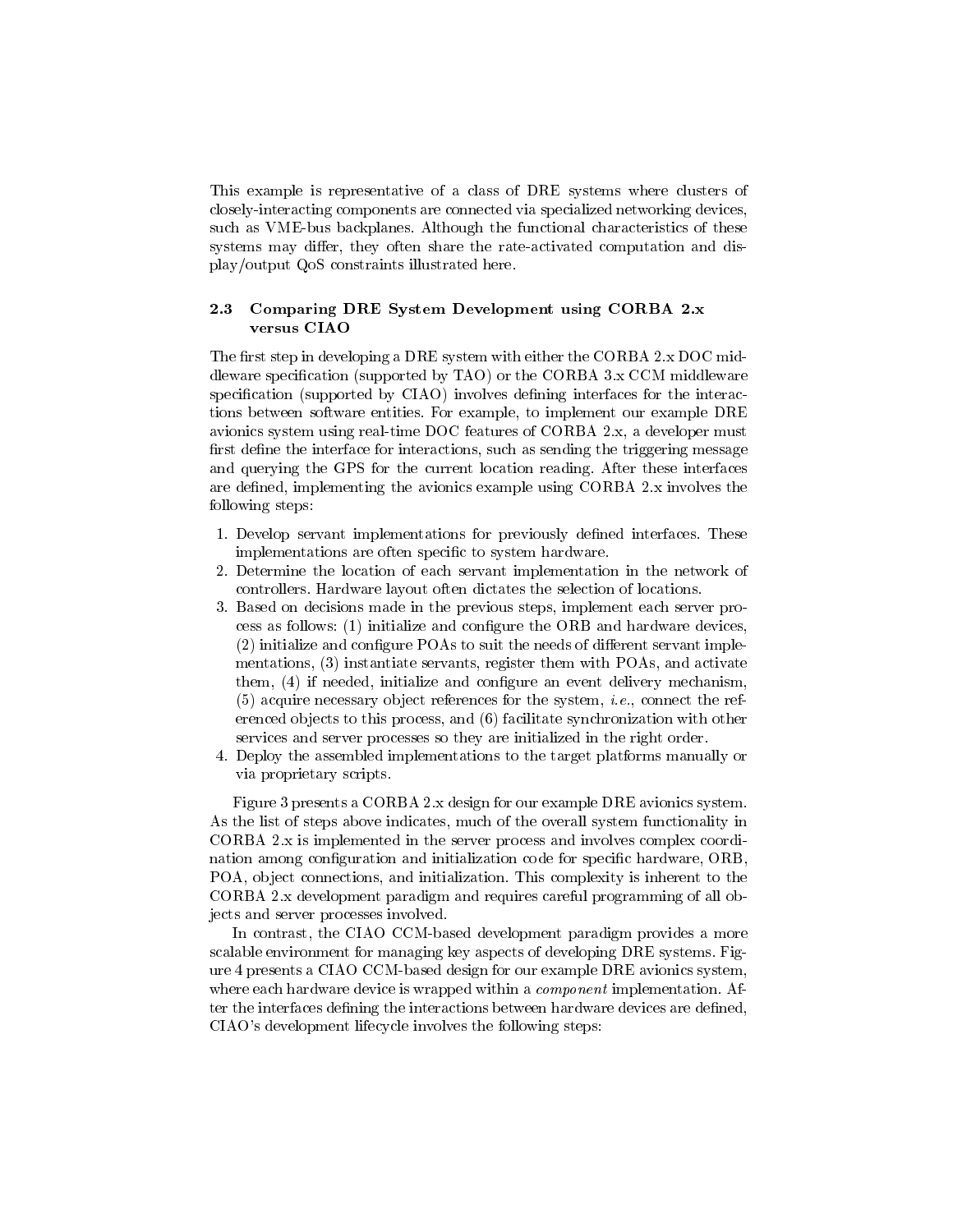

Fig. 3. CORBA 2.x Scenario for the DRE Avionics System



Fig. 4. CIAO Scenario for the DRE Avionics System

- 1. Identify a unit of installation as a component interface and design how the component interacts with external components by defining the component's ports and attributes. It is straightforward to identify the software component interfaces in this example since they map directly to hardware components.
- 2. For each type of component, developers create one or more component implementations  $(e.g., for different hardware or internal algorithms)$  and bundle them as component packages.
- 3. An implementation of the DRE system can then be composed by defining a CCM assembly file where developers (1) select the component implementations to use from a pool of available component packages (which need not involve configuring any platform or runtime requirements, such as in the ORB or POA), (2) describe how to instantiate component instances using these component implementations, and (3) specify connections between component instances.
- 4. Deploy the DRE system onto its runtime platforms using the standard CCM Deployment and Configuration (D&C) framework and tools [15].

Compared with CORBA 2.x, CIAO's CCM-based development paradigm handles much of the complexity for DRE system developers. Developers can therefore focus on the domain problems at each development stage, without being distracted by low-level implementation details of the configuration platform, ORB, POA, and servant activation that are not related directly to application logic. Moreover, CIAO provides many flexible ways to configure a DRE system.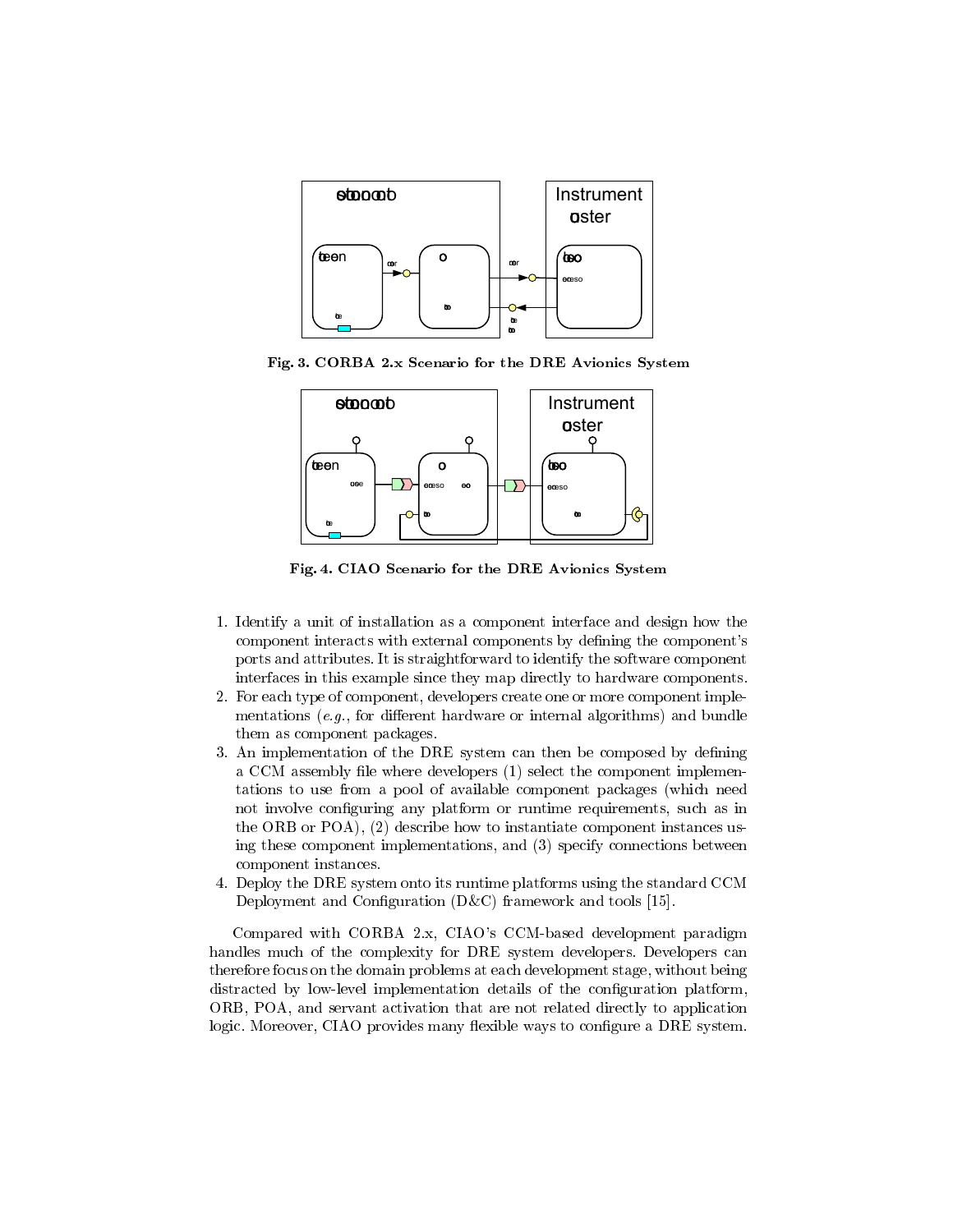For example, the actual rate for the rate generator component can be specified as a default attribute value in a CCM component package and/or be overwritten in an application assembly by a Qosketeer. In contrast, CORBA 2.x systems require direct modications to the application code, often by developer responsible for implementing the application functionality.

## 2.4 Comparing DRE System Evolution Using CORBA 2.x versus CIAO

When an existing DRE system is modified due to changes in DRE system requirements or available hardware, the benefits of CIAO's development paradigm become even clearer. For example, consider how our avionics example could be extended to include a collision warning subsystem to notify the pilot of imminent danger, consisting of a Rate Generator, a Collision Radar, and a Warning Display. Due to the critical nature of the collision warning subsystem, an additional requirement for this extension is that the collision warning subsystem be allocated resources in preference to the navigation subsystem. For example, the collision warning subsystem may run at a slow rate but it would likely always run at a higher priority than that of the navigation subsystem since when a collision alert was sounded, the pilot would perform an evasive maneuver to avoid a collision, rather than worrying about the exact location of the aircraft.

To evolve the solutions described in Section 2.3 to meet these new requirements, developers of DRE systems must first create the new software entities for the collision warning system and then integrate their *functional* aspects into existing applications. In addition, systemic QoS aspects, such as designation of thread pools and assignment of thread pool priorities, must be performed to ensure preferential operation of the collision warning subsystem.

Extending a CORBA 2.x implementation of our example DRE avionics system would require developers to perform the following steps:

- 1. Create new servant implementations for the Collision Radar, Warning Display, and possibly Rate Generator.
- 2. Reconfigure ORBs and POAs to accommodate and activate the new interface implementations.
- 3. Modify code at different points in the two subsystems to assign priorities, allocate thread pools, and set other ORB and POA policies so they interact and synchronize appropriately during system execution.

With CORBA 2.x, moreover, adding the code for resource allocation and realtime policy specifications would require additional intrusive modifications to application code, beyond those needed to integrate the subsystems's functional aspects.

Figure 5 illustrates how a CIAO-based implementation can be *configured* rather than *programmed* to support the new extensions outlined above. A key observation is that in CIAO the added components have the same interfaces as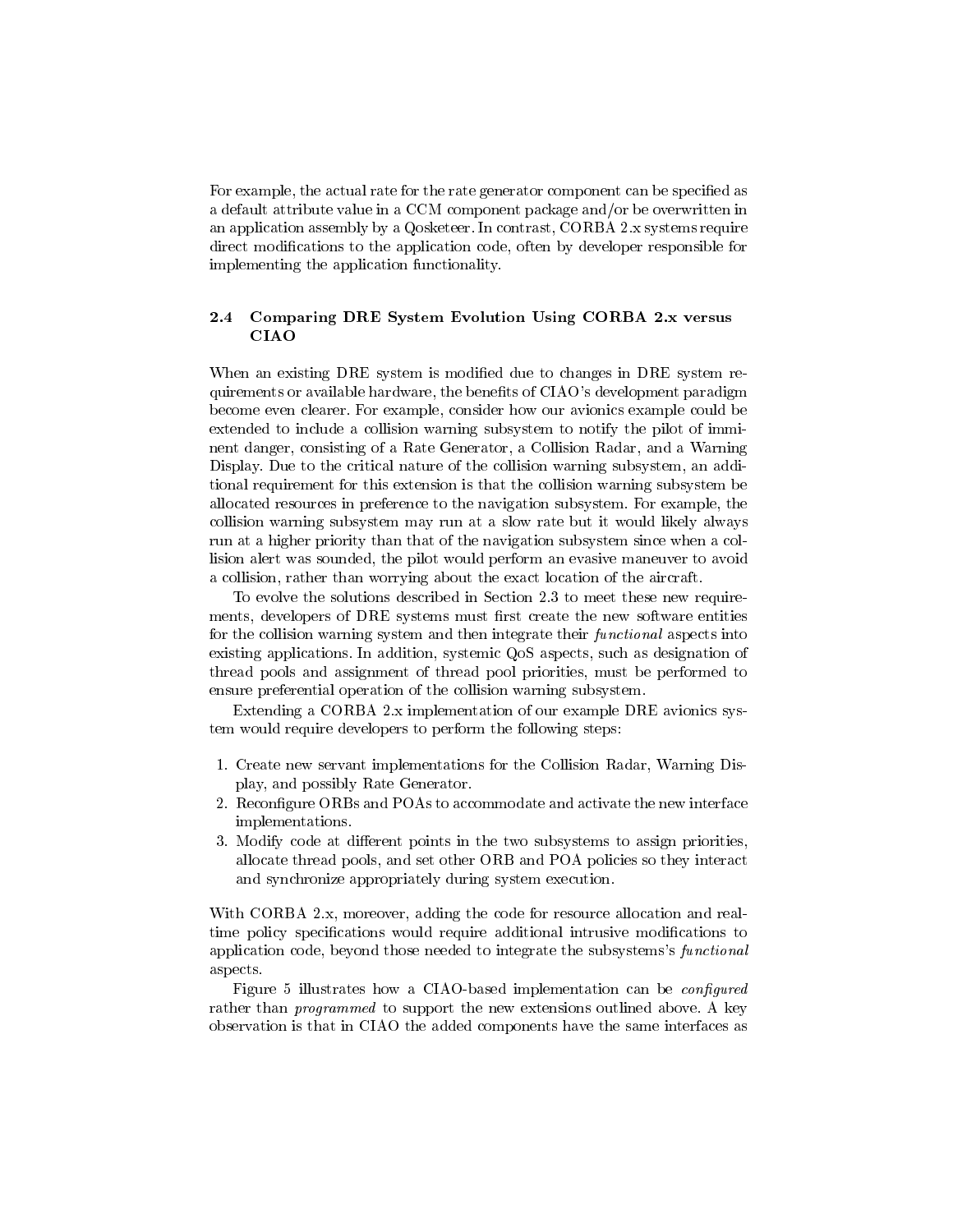

Fig. 5. Extended DRE Avionics System Scenario in CIAO

the original example DRE system, even though they require different implementations to interact with different hardware devices, including a collision radar and the warning light/speaker in the cockpit instrument cluster.

With CIAO's extensions to the CCM development paradigm, extending our example DRE avionics system becomes relatively straightforward, requiring the following steps:

- 1. Component developers write the new component implementations and package the new implementations with component metadata.
- 2. Application developers use the new component implementation packages to compose the additional functionality into the new DRE avionics system via the standard CCM D&C assembly format.
- 3. Qosketeers then define the QoS aspects  $(i.e.,$  resources and policies) associated with end-to-end real-time behavior, using CIAO's RTCAD format described in Section 2.1.

This aspect-oriented approach for configuring real-time properties supported by CIAO requires neither changes to the component implementations in our example DRE system nor any customized server modications. Instead, this approach allows the real-time behavior of our example DRE avionics system to be changed simply by composing the new real-time behaviors into its application assembly specification via CIAO's RTCAD format. Creating modifications and variants to DRE systems with different real-time behaviors therefore largely reduces to deploying different application assemblies with CIAO. Moreover, many of these separate development steps can be separated into different development roles, so that developers (such as Qosketeers) can acquire and apply specialized expertise in particular focus areas of the overall DRE system development process.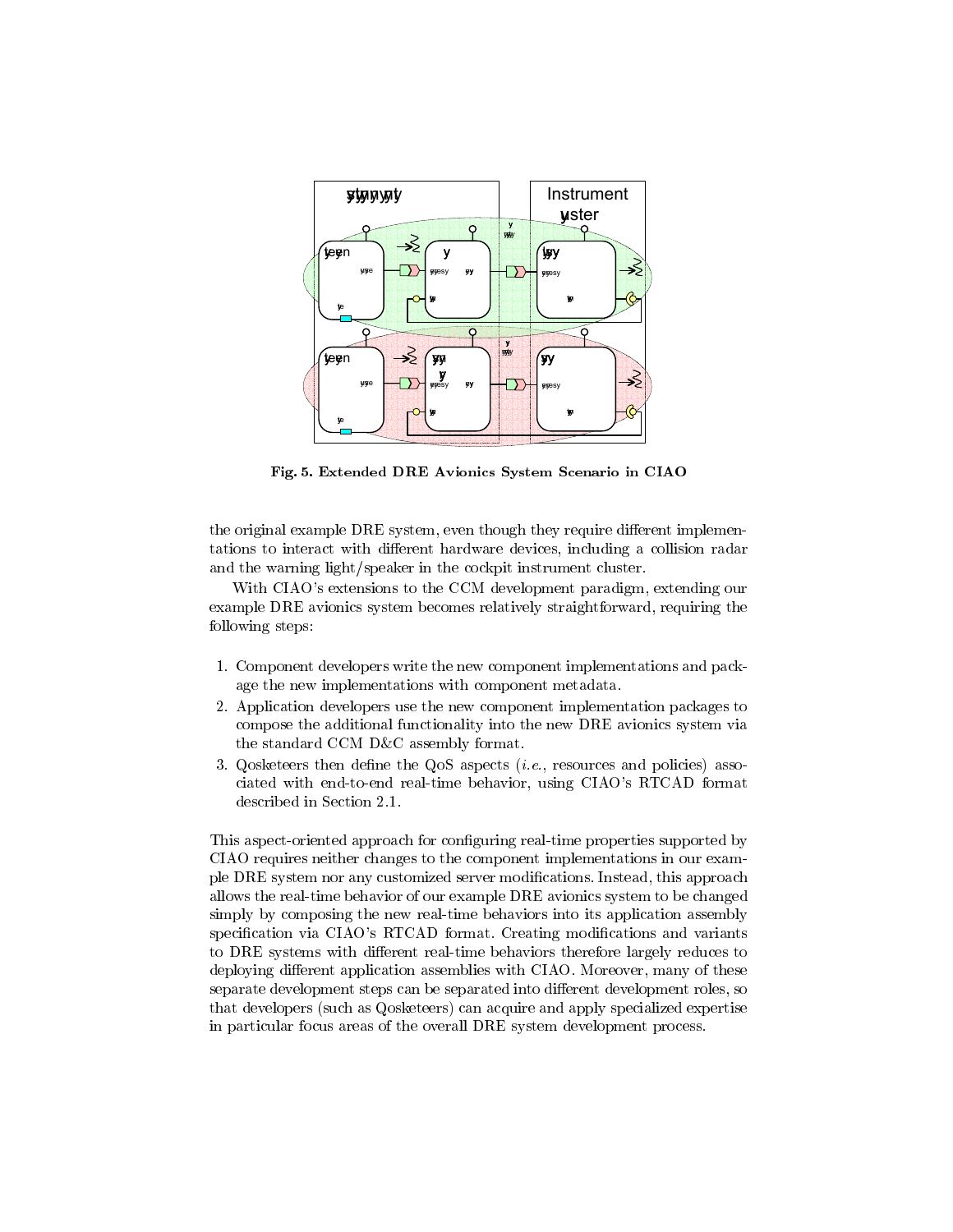# 3 Performance Evaluation

Section 2 presented a qualitative comparison of the steps involved in developing and evolving DRE systems using CORBA 2.x vs. CORBA 3.x. This section presents the design and results of experiments that quantitatively evaluate the effectiveness of CIAO's support for composing systemic  $Q_0S$  aspects to achieve real-time behavior. These experiments illustrate how different real-time behaviors can be composed and configured into existing applications via CIAO's realtime extensions described in Section 2.1. To achieve this goal, all experiments used components whose functional implementation was amenable to  ${\bf -}$  but decoupled from  $-$  any real-time aspects.

The components used in the experiments presented in this section consisted of (1) a client component that initiated processing and (2) a worker component that performed a specied workload, akin to the relationship between the Rate Generator and GPS components in Figure 4. Different real-time aspects were then composed with these components in the experiments to model the following two types of tests:

- **TAO real-time tests**, which were presented in earlier work on the real-time features of CORBA  $2.x$  in TAO [16]. In these tests, procedures for different tests were hard-coded into many client and server execution paths which, in turn, depend on complicated logic and scripts to determine the exact tests to perform.
- **CIAO real-time tests,** where different tests were composed rather than programmed  $-$  by selecting and connecting different combinations of components and systemic policies. Fewer component implementations were therefore implemented to perform the tests using CIAO.

In addition to empirically evaluating CIAO and TAO, these two types of tests highlight the benefits of the CIAO development paradigm illustrated in Sections 2.3 and 2.4.In particular, the variations in QoS aspects were managed directly via reuse of CIAO configuration mechanisms and specification formats, rather than through additional manual programming with C++ in the TAO CORBA 2.x approach.

# 3.1 Testbed Hardware and Software

Two single-CPU 2.8 Ghz Pentium-4 computers with 512 MB of memory and 512 KB of on-chip cache memory served as deployment targets, providing the execution environment for the experiments performed in this chapter. Both machines ran KURT-Linux [17] 2.4.18, which provides a highly predictable experimentation platform. Two other single-CPU 2.53 Ghz Pentium-4 computers with the same OS and memory configuration as the 2.8 Ghz machines were used to deploy the test programs. All four machines were connected via switched 100 Mbps Ethernet.

All test programs, libraries, and tools were based on TAO version 1.3.5 and CIAO version 0.3.5 and compiled using GCC version 3.2 with no embedded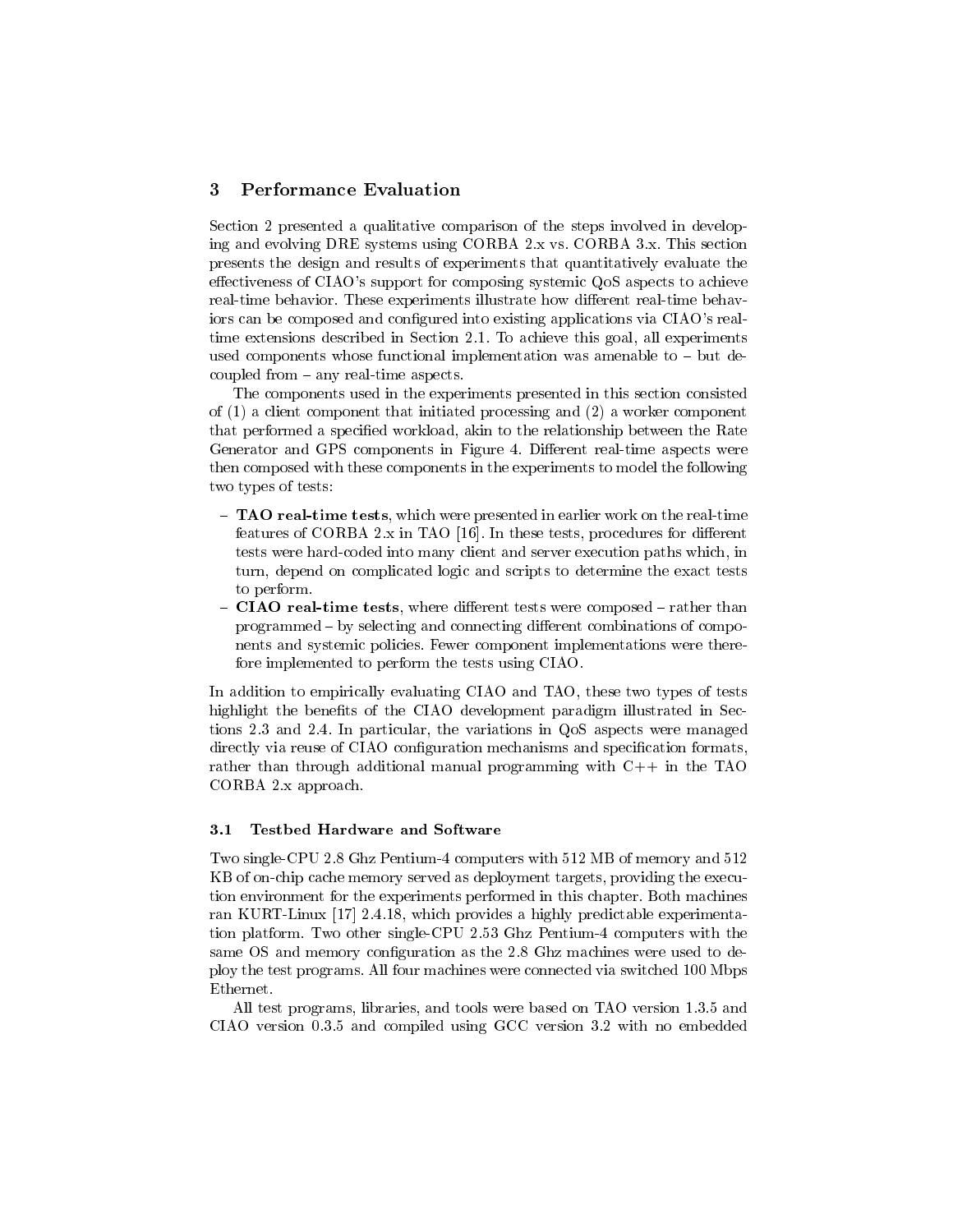debug information, and with the highest level of optimization  $(-03)$ . All component implementations used in the test are implemented using the CCM session component category, which provides the functionality most relevant to the DRE systems. To remove spurious variability from the tests, all application processes ran as root in the KURT-Linux real-time scheduling class, using the SCHED FIFO policy.

The basic interactions in the TAO real-time tests occurred between a test ob ject/component provided by the server and a client invoking an operation on the ob ject/component, thus requesting the server to perform an increment of CPU-intensive work. Different tests were derived from different configurations of the server and client. For example, the number of objects/components handled by the server and their real-time constraints were varied. Clients were also con figured with different numbers of threads, each invoking operations in the server with different workloads in different ways,  $e.g.,$  at a fixed rate vs. continuously.

CIAO real-time tests needed only two basic component types, called Con $troller$  and  $Worker$ , to emulate the TAO real-time tests. A Worker component provides a common interface that contained an operation that a client invoked with an in parameter named work to specify the amount of work to perform. The CIAO real-time tests only required one Worker component that performed the specied amount of CPU computation when requested.

A Controller component uses a common interface to request that a connected Worker component perform a unit of work. Several Controller implementations were provided for the experiments. Each Controller implemented a particular invocation strategy, such as *continuous* or *rate-based* (at 25, 50, or 75 Hz rates). A Controller component also supports an interface for starting and stopping the test operation and outputting the statistic results observed in the controller. Multiple Controllers thus acted as the source of execution threads invoking operations at the server component at different rates. These experiments were based on the component design architecture found in modern avionics mission computing systems, as described in Section 2.2.

#### 3.2 Experiment 1: CIAO vs. TAO Invocation Performance

Experiment goal. This experiment evaluated the performance overhead to componentize DRE systems with the real-time features in CORBA 2.x enabled in the TAO ORB and using CIAO's real-time component server environment described in Section 2.1. Although TAO and CIAO can be configured without support for Real-time CORBA features, those features are needed by many types of DRE systems, such as the example avionics application shown in Figure 2. We therefore focused on the performance of TAO and CIAO with Real-time CORBA features enabled.

Experiment design. The implementation of this test in TAO consisted of a pair of servants running on two test machines. The CIAO implementation of this test used two component implementations, where one provides the target interface, while the other component uses the same interface to invoke the benchmarking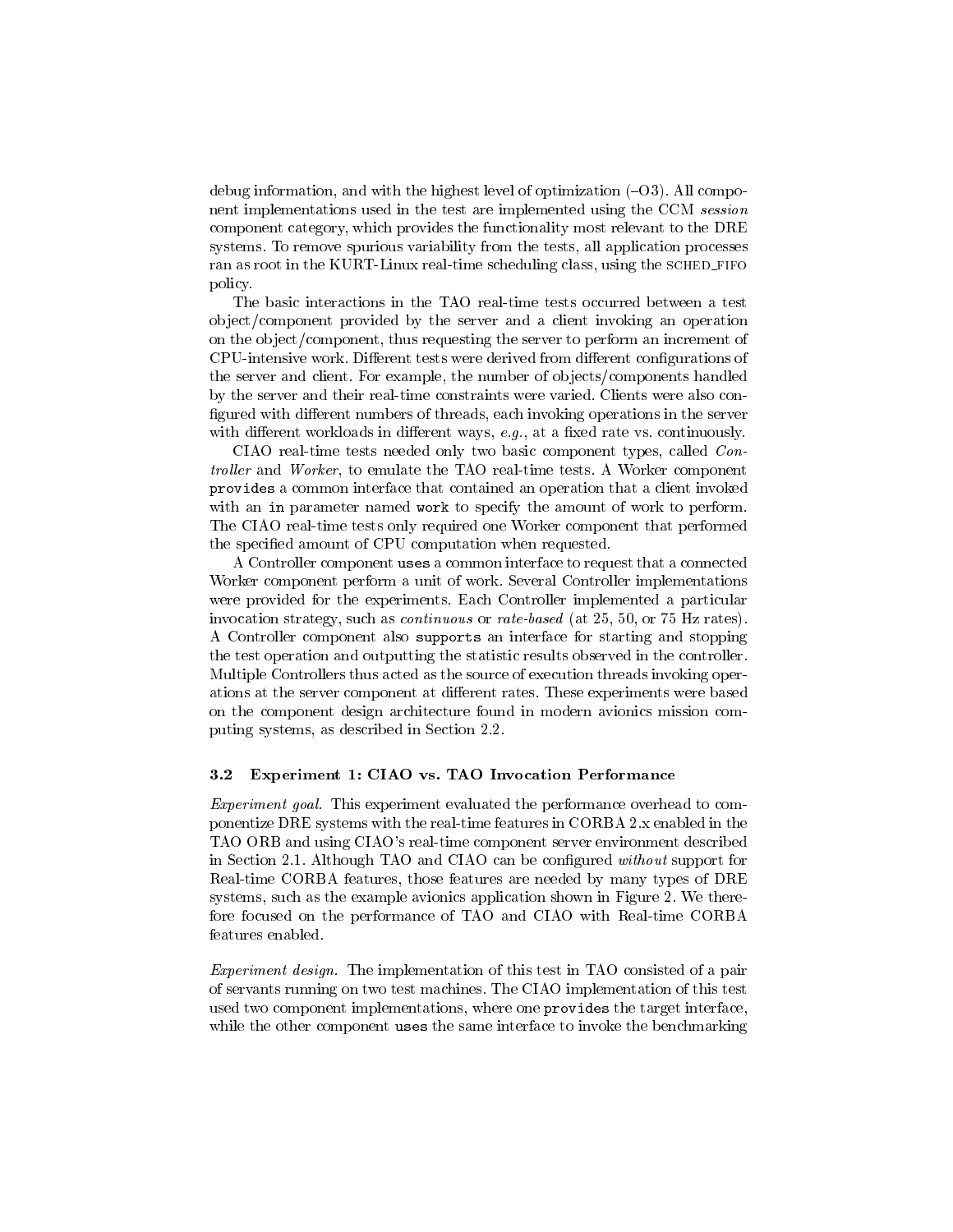operation. The CIAO test was built by using standard OMG tools to deploy the two components to the same two machines used for the TAO test.

Experiment 1 measured and compared performance by invoking a simple operation repeatedly in each test using either TAO or CIAO. We measured the latency of each call and the number of calls made per second. We then computed statistics to quantify the variability and average performance of each implementation, *i.e.*, in terms of average throughput and latency, maximum latency of all calls, maximum latency of the lower 99% of the calls, and the standard deviation in the latency of all calls.

Compared to TAO, an operation invocation on a CIAO component incurred an additional virtual method call when a generated servant forwards the invocation to the executor. Likewise, when a component invokes an operation on a receptacle interface, it must first retrieve the object reference stored in the container before invoking the operation on it. The cost for both the virtual method call and the retrieval of an object reference should ideally be predictable and small. This experiment therefore selected an operation signature with a small message payload, which made the overhead of CIAO stand out in comparison and offers an approximation of the worst-case CIAO performance difference for non-trivial operation invocations. Not including the length of other protocol headers, an 8 byte message payload was sent over the network, which reduced the time spent marshaling the data and sending the message over the network.

Experiment results. Figure 6 shows the throughput results measured in this test, which were 8,420 and 8,107 calls/sec for TAO and CIAO, respectively. These results show that CIAO incurs a 3.7% reduction in average throughput compared to TAO when CORBA 2.x real-time features are enabled in both ORBs. The latency and variability results from this experiment are shown in Figure 7. This figure shows the average latencies of TAO and CIAO calls were 118.9 usec and 122.9 usec, respectively, indicating an increase of 4 usec ( $\sim$ 3.4%) in average latency. This result is consistent with the real-time ORB and CIAO real-time component server throughput results, and shows that the overhead imposed by CIAO's implementation when using CORBA 2.x real-time features is relatively small.

The other graphs in Figure 7 show the standard deviations, 99% latency bounds, and maximum measured latencies for TAO and CIAO with CORBA 2.x real-time features enabled. The standard deviations were again both small, *i.e.*, less than 2  $\mu$ sec for both TAO and CIAO real-time tests. TAO's measured real-time latency had 99% of all samples under 123  $\mu$ sec, and 99% of the measurements for CIAO fell within 127  $\mu$ sec. In both cases, 99% of all samples fell within  $\sim$ 4 usec above their average latencies. The maximum latency results for TAO and CIAO tests were also comparable, at 182  $\mu$ sec for TAO and 219  $\mu$ sec for CIAO.

Analysis of results. The results depicted in Figure 7 show that with real-time features enabled the average- and worst-case performance for CIAO was slightly worse than for TAO, but was reasonably close overall. The results demonstrate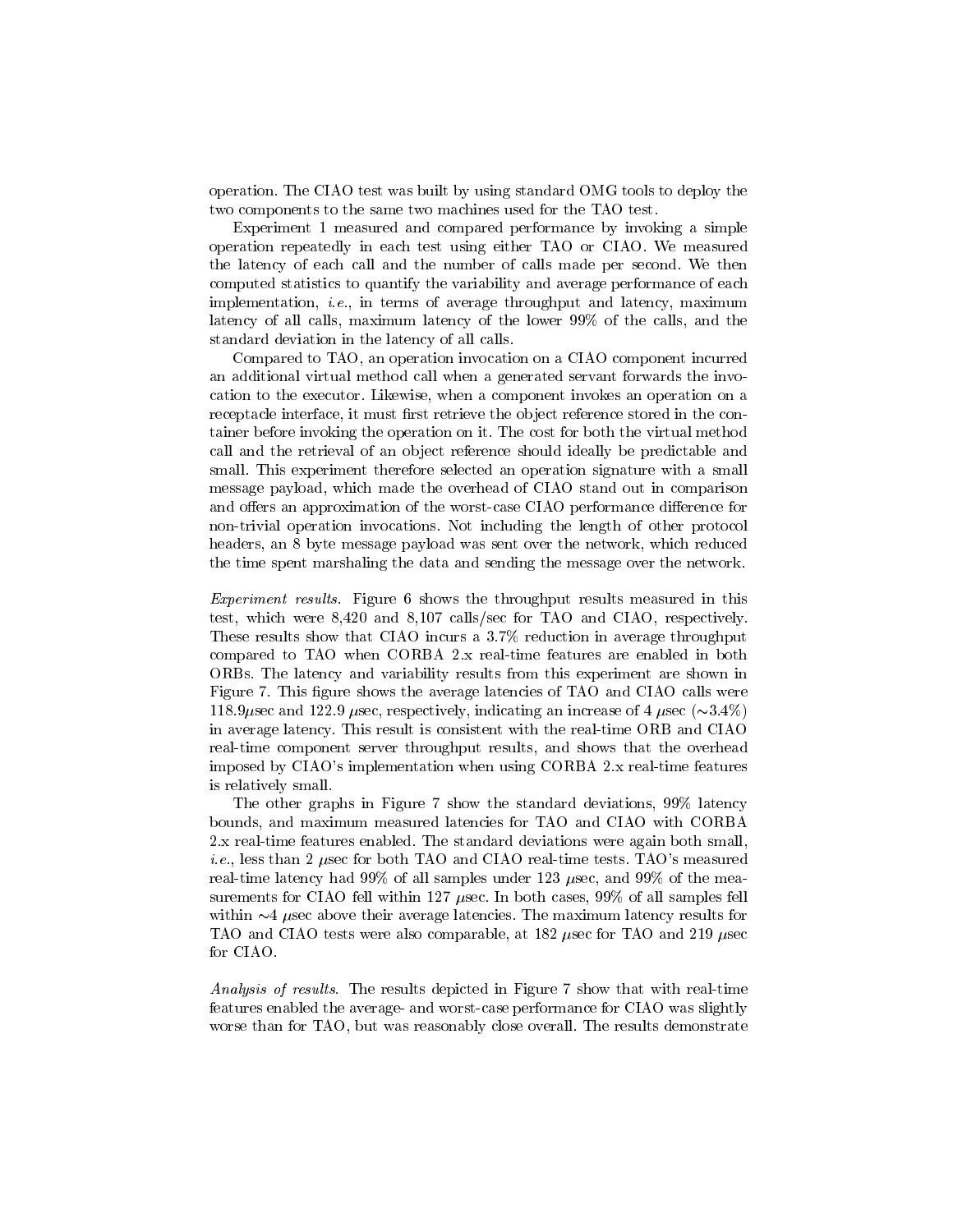

Fig. 6. Throughput Comparison between TAO and CIAO

that CIAO incurs only a small amount of overhead for supporting various CCM mechanisms and interfaces. As the payload size increases, moreover, CIAO's relative performance overhead in terms of throughput and latency will diminish accordingly. In addition, the results show that CIAO does not greatly affect jitter relative to TAO. In general, these results demonstrate the suitability of CIAO in the DRE application domain.

#### 3.3 Experiment 2: Multiple Fixed-rate Controller/Worker Pairs

Experiment goal. This experiment evaluates the behavior of a server handling multiple worker threads over a range of workload without any real-time scheduling, priority assignment or admission control at the middleware level.

Experiment design. This experiment consisted of three Controller/Worker pairs running concurrently. Each controller made requests to the worker at its respective fixed rate of 25, 50, and 75 Hz  $(i.e., at 25, 50, and 75 times per second,$ respectively). The worker handles requests from each individual Controller by doing the specified amount of work in separate threads. When invoking an operation on the Worker, a Controller will block until the invocation returns from the Worker. If a Worker can not handle the request at the given rate, therefore, a Controller will not be able to invoke operations at its designed rate.

This experiment measures the rate at which each of the three Controllers can make requests to the Worker components under different workloads. The total work performed by all three worker threads eventually exceeds the amount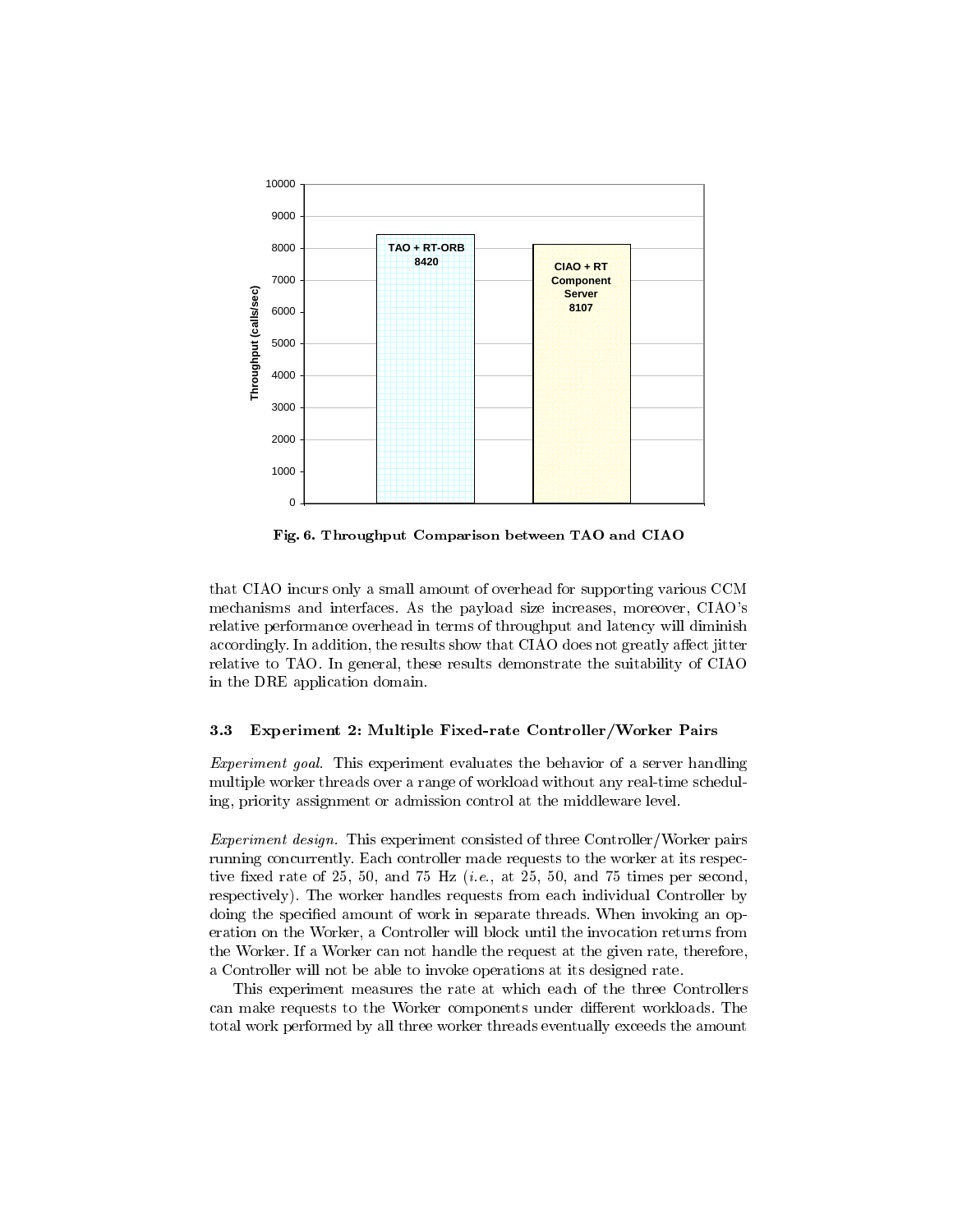

Fig. 7. Latency Comparison between TAO and CIAO

of work the server can handle since the server's capability to perform work is limited by the speed of its CPU. Since all three worker threads perform the same amount of work, we expect one or more worker threads will not be able to maintain the designated rate when the workload increases to the point where the server can no longer complete the 150 requested invocations per second.

Experiment results. Figure 8 shows the measured results from the experiment. This figure shows that when the workload increases initially from 20, all three Controllers can achieve their designed rates. After the workload increases to above 110, however, the 75 Hz Controller starts falling short of its target rate. Similarly, aboveaworkload of 130 repetitions the 50 Hz Controller also falls short of its target rate. Above 210 repetitions all three Controllers fail to perform at their designed rates of invocation.

Analysis of results. As expected, there is only a bounded amount of computation power and the rate at which Worker components can handle requests eventually decreases as workload increases. Indiscriminately failing to meet the invocation rate of controllers, however, is often not acceptable for DRE systems. Instead, certain tasks must meet their execution rates even if there are not enough computation resources to enable all tasks to run at the specied rates.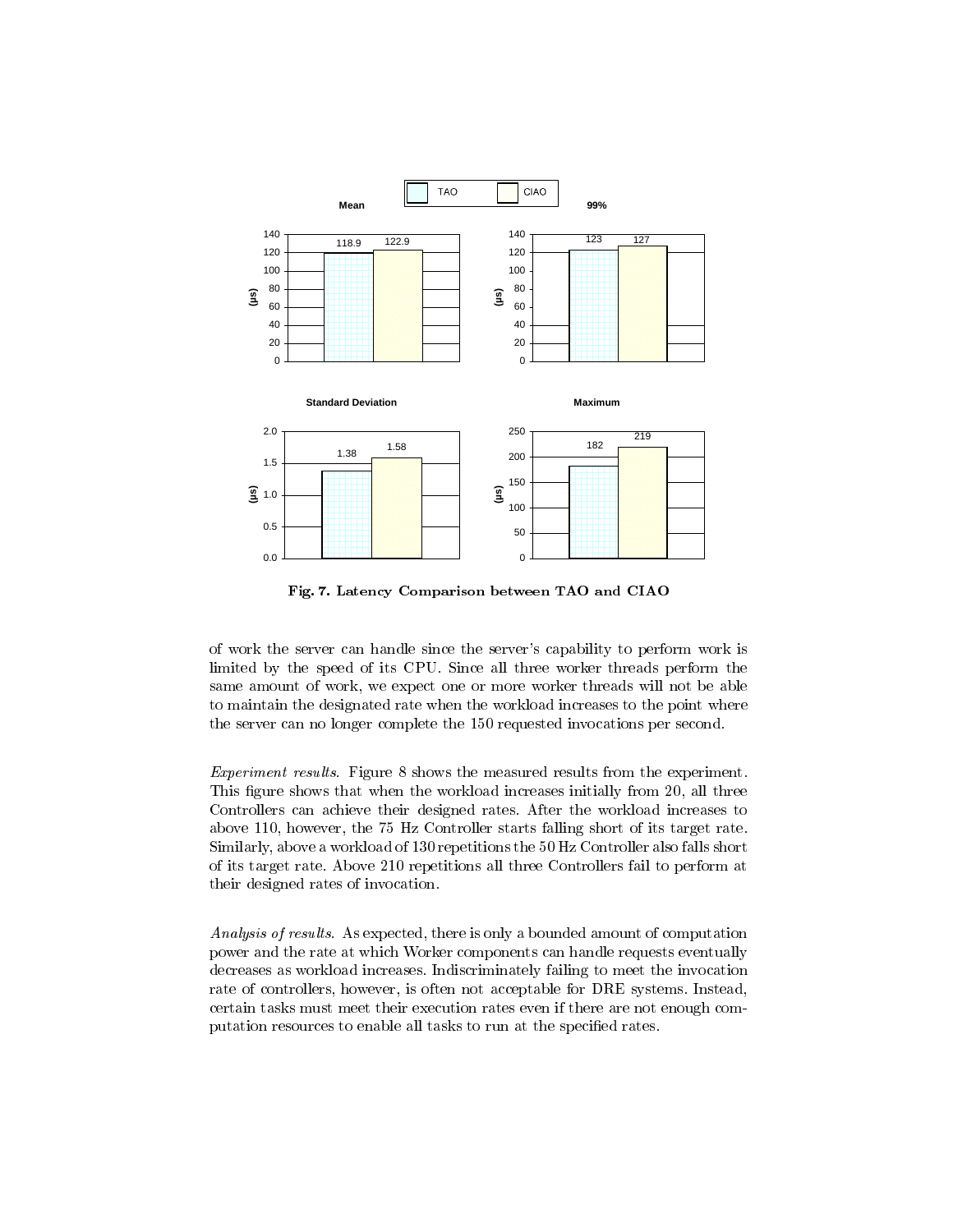

Fig. 8. Achievable Rates vs. Workload

#### 3.4 Experiment 3: Prioritized Workers using Threadpools with Lanes

Experiment goal. This experiment evaluates the effectiveness of composing realtime behaviors into an application using the CORBA 2.x threadpools with lanes strategy to manage the reservation of processing resources. In a thread pool model without lanes, all threads in a thread pool have the same assigned priority and the priority is changed to match the priority of a client making the request. In the thread pool model with lanes, conversely, threads in a pool are divided into lanes that are assigned different priorities. The priority of the threads does not change once assigned.

Experiment design. This experiment allocates a single thread pool with multiple lanes for different priorities. Although the CIAO deployment tools still create multiple containers for host component of different priorities, they all share the same thread pool using this approach. We first assigned priorities according to an "increase rate, increase priority" (IRIP) strategy, also known as the Rate Monotonic [18] assignment of priorities. The same experiment is also performed with the anti-RMS "increase rate, decrease priority" (IRDP) strategy, to demonstrate CIAO's ability to configure a wide range of strategies for priority assignment and other real-time aspects.

Experiment results. The result of using threadpool with lanes with the IRIP strategy is shown in Figure 9. This approach yields the same result as that of using RMS with individual threadpools. Similarly, the result of composing the anti-RMS real-time behaviors with threadpool with lanes in Figure 10 shows that alternative priority assignments, such as IRDP, can be enforced effectively for thread pools with lanes.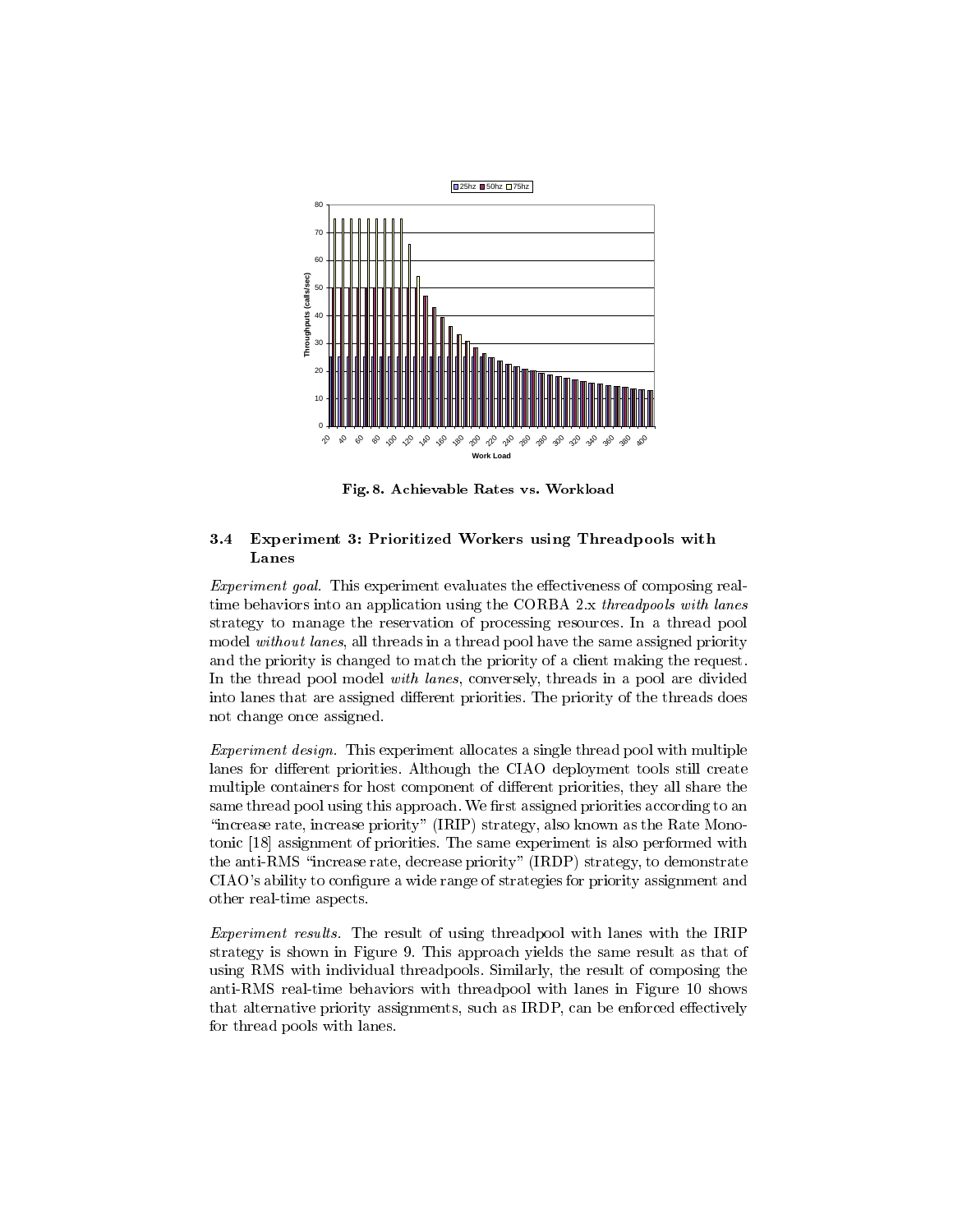

Fig. 9. IRIP with Threadpool Lanes

Analysis of results. The results in Figure 9 and 10 show that the composed realtime behaviors successfully added the desired real-time aspects, *i.e.*, prioritizing task handling. In the experiments, real-time aspects were composed at different stages, i.e., real-time CORBA policies and resources at the component assembly stage and certain real-time ORB configurations at the deployment stage. Moreover, the applied RTCAD file utilized CIAO's support for composing real-time aspects at different granularities in an application,  $i.e.,$  threadpool configurations at the per-ORB level and sets of real-time policies at the container level.

The benefit of the CIAO development paradigm is evident when comparing the equivalent experiment programs used in TAO (see [16]) and those used in CIAO that are described here. TAO's real-time experiments require complex logic in both the client and server test programs and the collaboration of complicated script to cover congurations for all real-time behaviors performed. In comparison, the CIAO-based tests are *composed* by using component implementations and XML definitions to specify the test applications and real-time behaviors, which is much easier to manage and maintain. Since XML definitions for key component properties are directly readable – rather than being entangled with application code - systems built using the CIAO development paradigm are also easier to analyze.

#### 3.5 Summary of Results

The experiments described in this section show that CIAO adds only a small amount of overhead, by comparing the performance of a CIAO application to an equivalent one based on TAO. Moreover, the proportion of overhead is expected to diminish with any increase in the size of an operation payload.

The current implementation of CIAO does, however, demand more secondary storage and primary memory for running CIAO applications, due to the addi-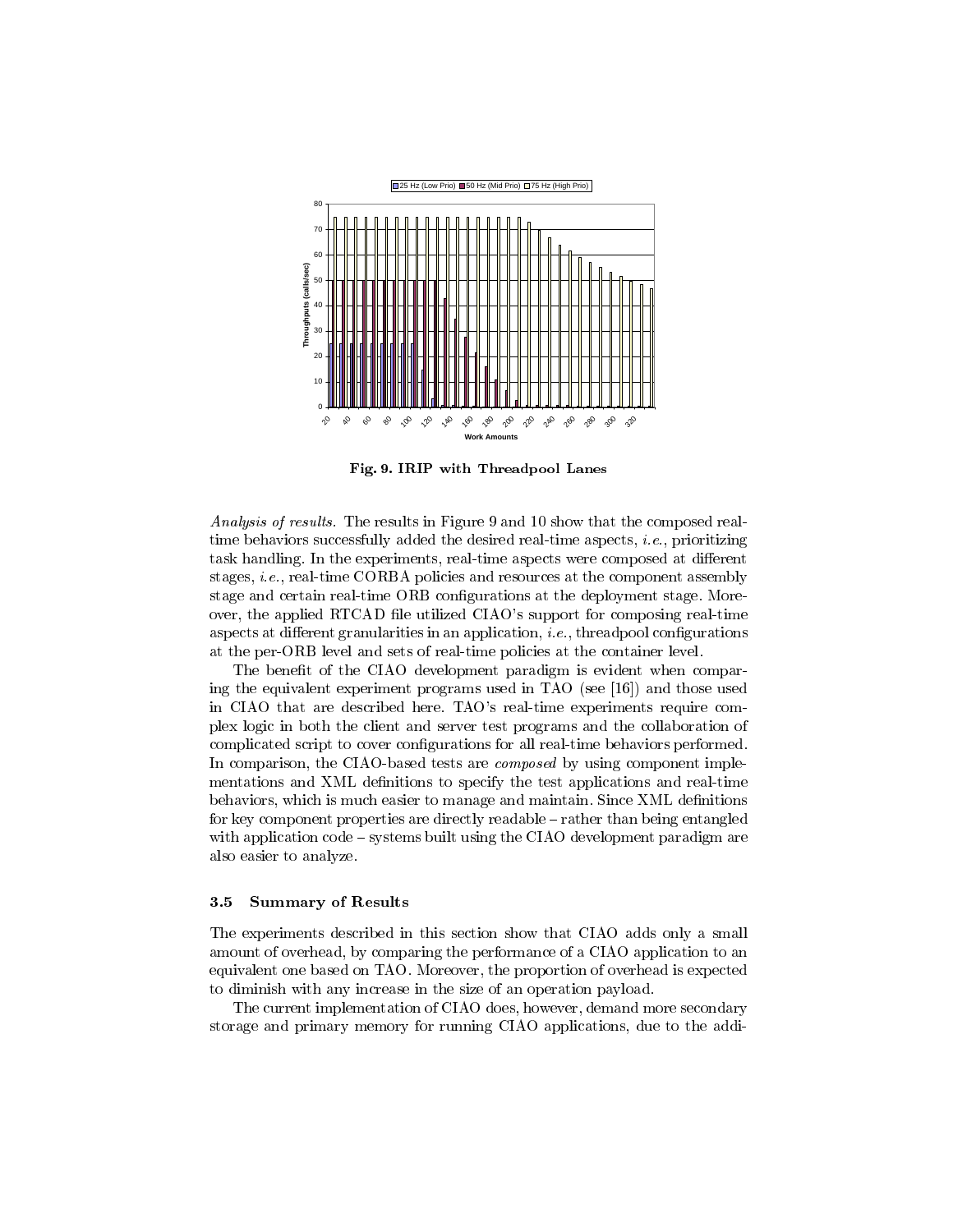

Fig. 10. IRDP with Threadpool Lanes

tional code required to provide a common CCM runtime environment consisting of containers and component servers. For simple test applications, this overhead may be relatively large, though for large-scale DRE systems the additional storage requirement is expected to be less signicant compared to the storage requirements of the applications themselves. The extra footprint and storage space required by CIAO is also expected to lessen as implementation of CIAO matures and when the dependencies on unused libraries are removed as future work.

This section also showed that CIAO's runtime support for real-time applications imposes only a small amount of overhead to the overall performance and does not adversely affect predictability. Moreover, we have shown how CIAO's real-time extensions  $-$  particularly its RTCAD files that define the aspects (*i.e.*, resources and policies) associated with end-to-end real-time behavior  $-$  enable the composition of real-time behaviors into an application flexibly and effectively. Since developers can now integrate real-time behaviors throughout an entire application end-to-end, these extensions make developing, maintaining, and validating large-scale DRE systems easier.

The experiments performed in this work were modeled after existing TAO real-time tests that validate TAO's CORBA 2.x Real-time CORBA features [19]. Comparing CIAO's implementations to their TAO-based counterparts, one striking difference is how easy it is to develop and modify CIAO-based tests. Developing TAO test programs requires writing new tests *i.e.*, several specific programs are required to provide different tests of different configurations, as in the case of basic performance tests for TAO with and without a real-time ORB. In contrast, CIAO requires only a single application assembly, where different configurations can be achieved by using different standard tools provided in CIAO, *i.e.*, by changing the deployment environment configuration to use regular component server or real-time component server.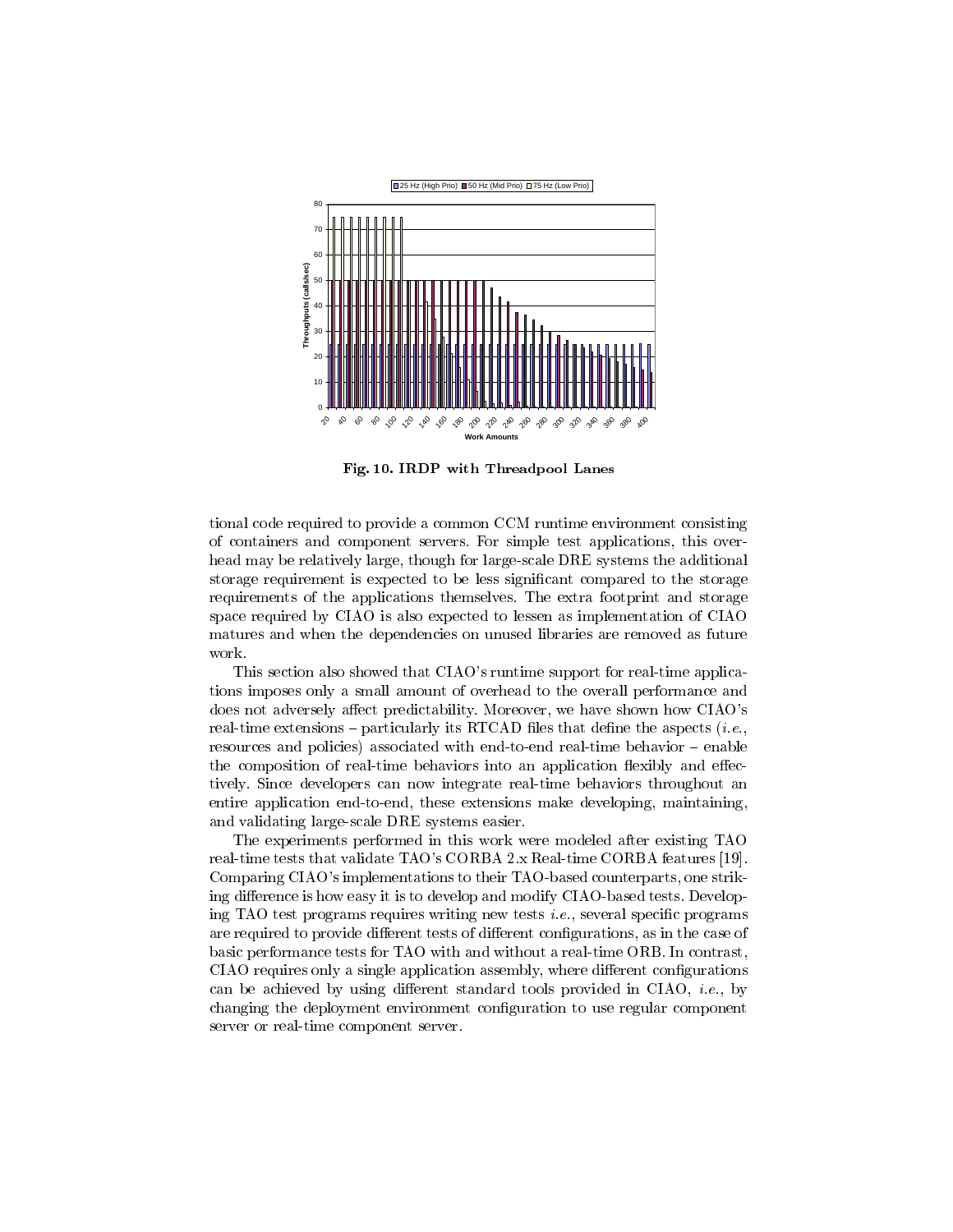The real-time validation tests shown in Experiment 3 provide an even more obvious contrast. The TAO real-time test programs require elaborate design of test procedures, options, and conguration into the programs themselves and can only be run using proprietary Perl scripts. In contrast, the CIAO test programs use only a limited number of component implementations running on a common runtime environment, where application components are composed using CIAO's standard assembly and deployment tools. Different test configurations can be selected by simply deploying an assembly with different combination of application composition and real-time behaviors.

## 4 Related Work

This section reviews work in the areas of Qos-enabled DOC middleware and QoS-enabled component middleware efforts that are related to our research on CIAO.

QoS-enabled DOC middleware. Middleware can apply the Quality Connector pattern [20] to specify the QoS behaviors and configuring the supporting mechanisms for these QoS behaviors. The *Quality Objects* (QuO) framework [4, 3] is an adaptive middleware framework developed by BBN Technologies that allows DRE system developers to use aspect-oriented software development [14] techniques to separate the concerns of QoS programming from application logic in DRE applications. A Qosket is a unit of encapsulation and reuse for QuO systemic behaviors. In comparison to CIAO, Qoskets and QuO emphasize dynamic QoS provisioning where CIAO emphasizes static QoS provisioning and integration of various mechanisms and behaviors during different stages of the development lifecycle. We are collaborating with BBN to integrate Qoskets and CIAO [12] to provide an end-to-end QoS provisioning solution.

In their  $dynamicTAO$  project, Kon and Campbell [5] apply reflective middleware techniques to extend TAO to recongure the ORB at runtime by dynamically linking selected modules, according to the features required by the applications. Their work is similar to Qoskets, in that both provide the mechanisms for realizing dynamic QoS provisioning at the middleware level. Qoskets offer a more comprehensive QoS provisioning abstraction, however, whereas Kon and Campbell's work concentrates on configuring *middleware* capabilities.

Moreover, although the dynamicTAO approach can provide QoS adaptation behavior by dynamically (re)conguring the middleware framework, it may not be suitable for some DRE systems, since dynamic loading and unloading of ORB components can incur signicant and unpredictable overheads and thus prevent the ORB from meeting application deadlines. Our work on CIAO allows Model Driven Architecture (MDA) tools [21] to analyze the required ORB components and their configurations. This approach ensures the ORB in a component server contains only the required components, without compromising end-to-end predictability.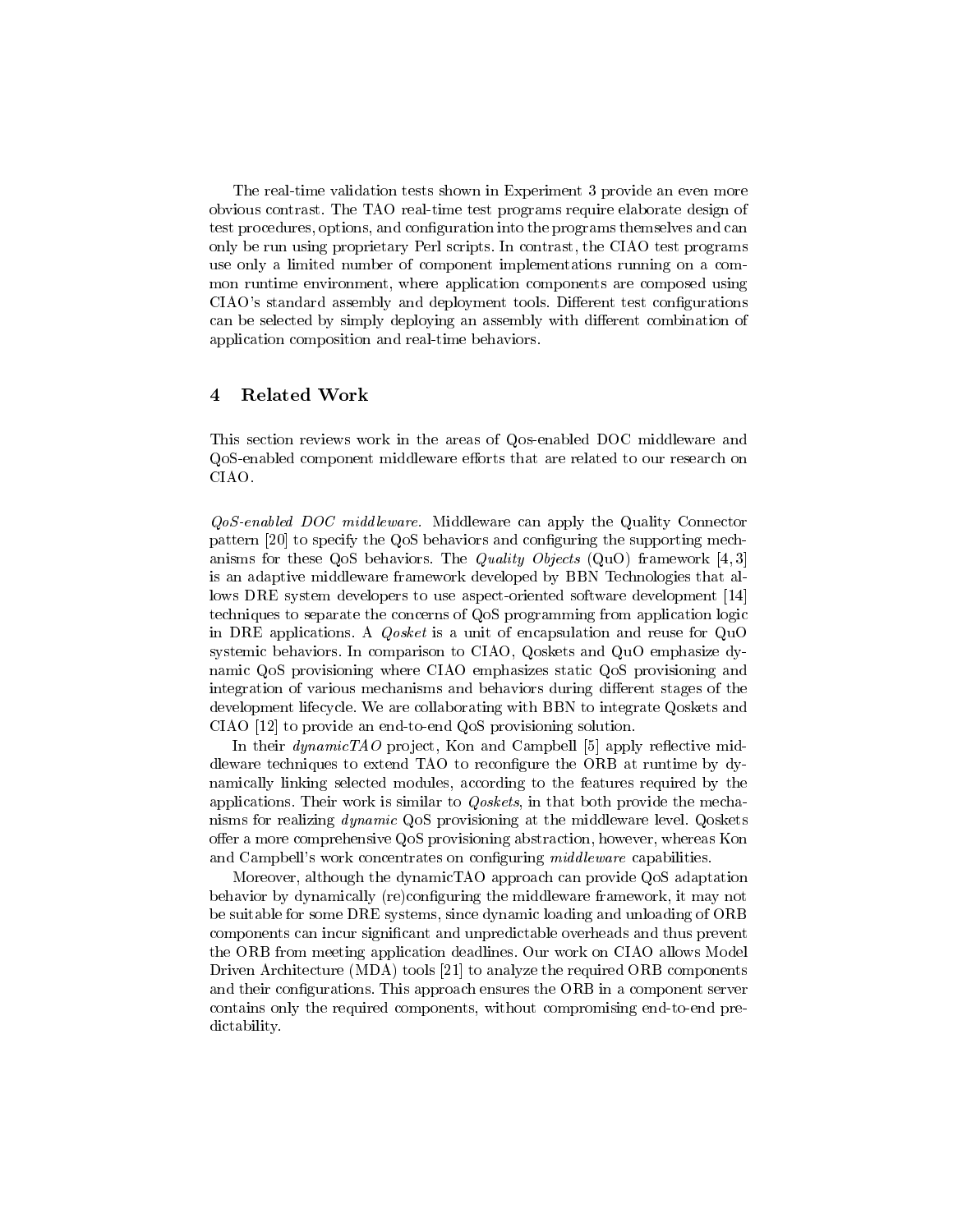$QoS$ -enabled component middleware. The container architecture in componentbased middleware frameworks provides a vehicle for applying meta-programming techniques for QoS assurance control in component middleware. Containers can also help apply aspect-oriented software development [14] techniques to plug in different systemic behaviors [22]. These projects are similar to CIAO in that they provide mechanisms to inject aspects into applications statically at the middleware level.

Miguel de Miguel further develops the state of the art in QoS-enabled containers by extending a QoS EJB container interface to support a QoSContext interface that allows the exchange of QoS-related information among component instances [23]. To take advantage of the QoS-container, a component must implement QoSBean and QoSNegotiation interfaces. This requirement, however, adds an unnecessary dependency to component implementations.

The QoS Enabled Distributed Objects (Qedo) project [24] is another ongoing effort to make QoS support an integral part of CCM. Qedo targets applications in the telecommunication domain. It defines a metamodel with multiple categories of QoS requirements for applications. To support the modeled QoS requirements, Qedo defines extensions to CCM's container interface and the Component Implementation Framework (CIF) to realize the QoS models [25].

Similar to QuO's Contract Definition Language (CDL), Qedo's contract metamodel provides mechanisms to formalize and abstract QoS requirements. QuO (Qosket) contracts are more versatile, however, because they not only provide high levels of abstraction for QoS status, but also define actions that should take place when state transitions occur in contracts. Qedo's extensions to container interfaces and CIF also require component implementations to interact with the container QoS interface and negotiate the level of QoS contract directly.

While this approach is suitable for certain applications where QoS is part of the functional requirements, it inevitably tightly couples the QoS provisioning and adaptation behaviors into the component implementation, and thus hampers the reusability of component. In comparison, our approach in CIAO explicitly avoids this coupling and tries to compose the QoS provision behaviors into the component systems.

Compared with other QoS-enabled component middleware technologies, CIAO aims to compose systemic aspects into component-based applications while these other technologies depend on specialized QoS-enabled container interfaces. While some applications do require direct interaction with QoS assurance mechanisms to adapt to system conditions, this approach forces QoS-aware component implementations to be tightly coupled to the type of container and thus reduces their reusability. In contrast, CIAO supports the composition of real-time behaviors with components, so that component implementations need not be tied to a specic container implementation.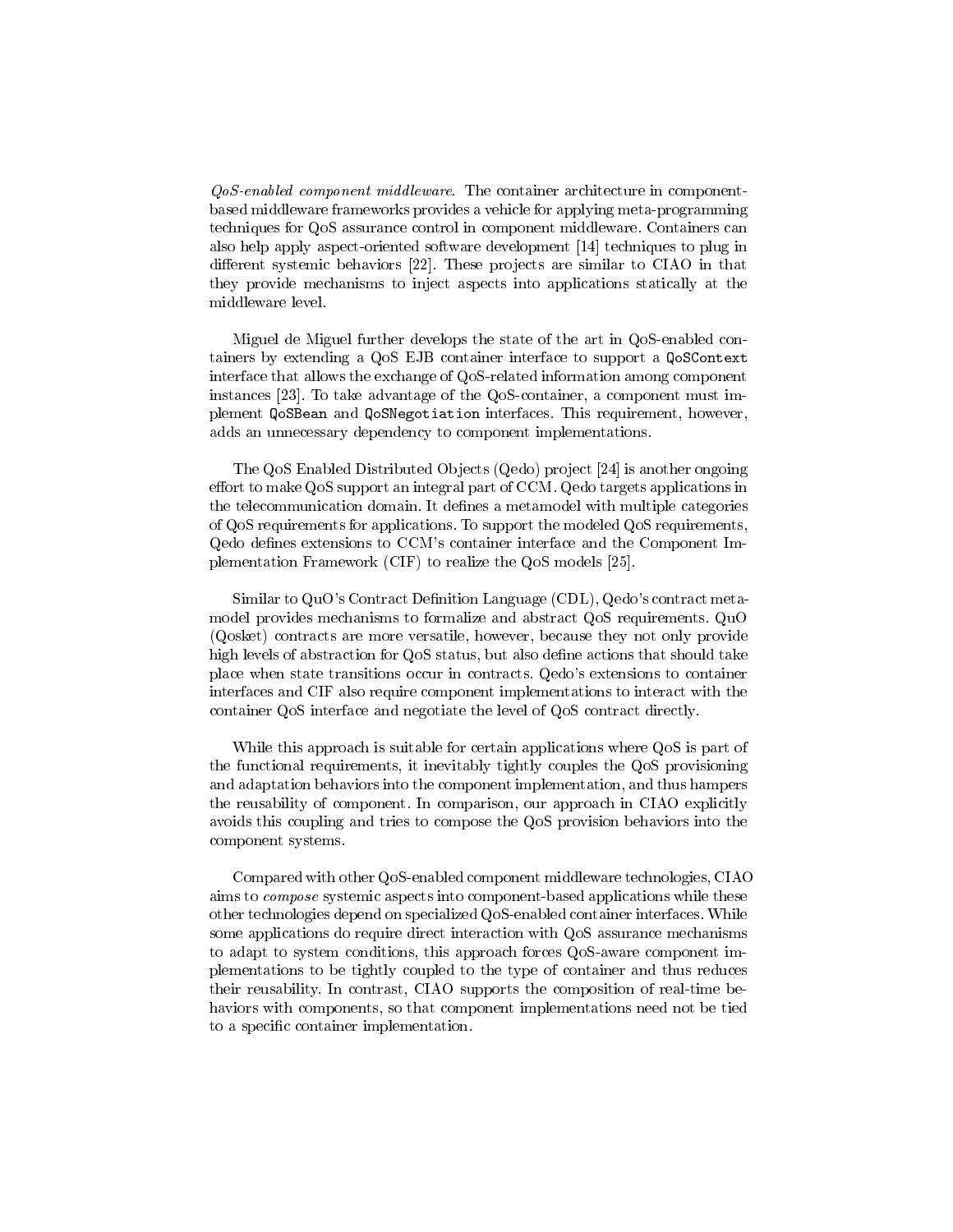# 5 Concluding Remarks

This paper describes how the Component-Integrated ACE ORB (CIAO) combines standards-based CORBA Component Model (CCM) middleware with Realtime CORBA distributed ob ject computing (DOC) middleware features. Compared to using CORBA 2.x to develop an application, more steps are seemingly required to develop the same application using CIAO. This paper illustrates, however, that the additional steps needed for CIAO simplify codify (via standard CCM processes) activities that are performed in an *ad hoc* manner using CORBA 2.x. Moreover, CIAO alleviates many accidental complexities that can arise with CORBA  $2.x$  by offering greater flexibility in composing and configuring key DRE system aspects *declaratively*, resulting in systems that easier to develop, maintain, and extend. Integrating real-time CORBA features with the CCM development model therefore offers developers of complex DRE systems

- ${\sf E}$  Explicit configurability of policies and mechanisms for systemic aspects, such as real-time QoS, and
- A programming model that separates those systemic aspects from the application functionality.

The results of our experiments indicate that CIAO improves the flexibility of DRE systems without significantly affecting their quality of service, *i.e.*, its performance is comparable to that of the TAO real-time CORBA DOC middleware

# References

- 1. G. T. Heineman and B. T. Councill, Component-Based Software Engineering: Putting the Pieces Together. Reading, Massachusetts: Addison-Wesley, 2001.
- 2. Alan Burns and Andy Wellings, Real-Time Systems and Programming Languages, 3rd Edition. Addison Wesley Longman, Mar. 2001.
- 3. J. A. Zinky, D. E. Bakken, and R. Schantz, "Architectural Support for Quality of Service for CORBA Objects," Theory and Practice of Object Systems, vol. 3, no. 1, pp. 1-20, 1997.
- 4. R. Schantz, J. Loyall, M. Atighetchi, and P. Pal, \Packaging Quality of Service Control Behaviors for Reuse," in Proceedings of the 5" TEEE International Symposium on Object-Oriented Real-time Distributed Computing (ISORC), (Crystal City, VA), pp. 375-385, IEEE/IFIP, April/May 2002.
- 5. F. Kon, F. Costa, G. Blair, and R. H. Campbell, "The Case for Reflective Middleware,"  $Communications$   $ACM$ , vol. 45, pp. 33-38, June 2002.
- 6. Object Management Group, Real-time CORBA Specification, OMG Document formal/02-08-02 ed., Aug. 2002.
- 7. Ob ject Management Group, The Common Object Request Broker: Architecture and  $Specification$ ,  $3.0.2$  ed., Dec. 2002.
- 8. D. C. Sharp and W. C. Roll, "Model-Based Integration of Reusable Component-Based Avionics System," in Proceedings of the Workshop on Model-Driven Embedded Systems in RTAS 2003, May 2003.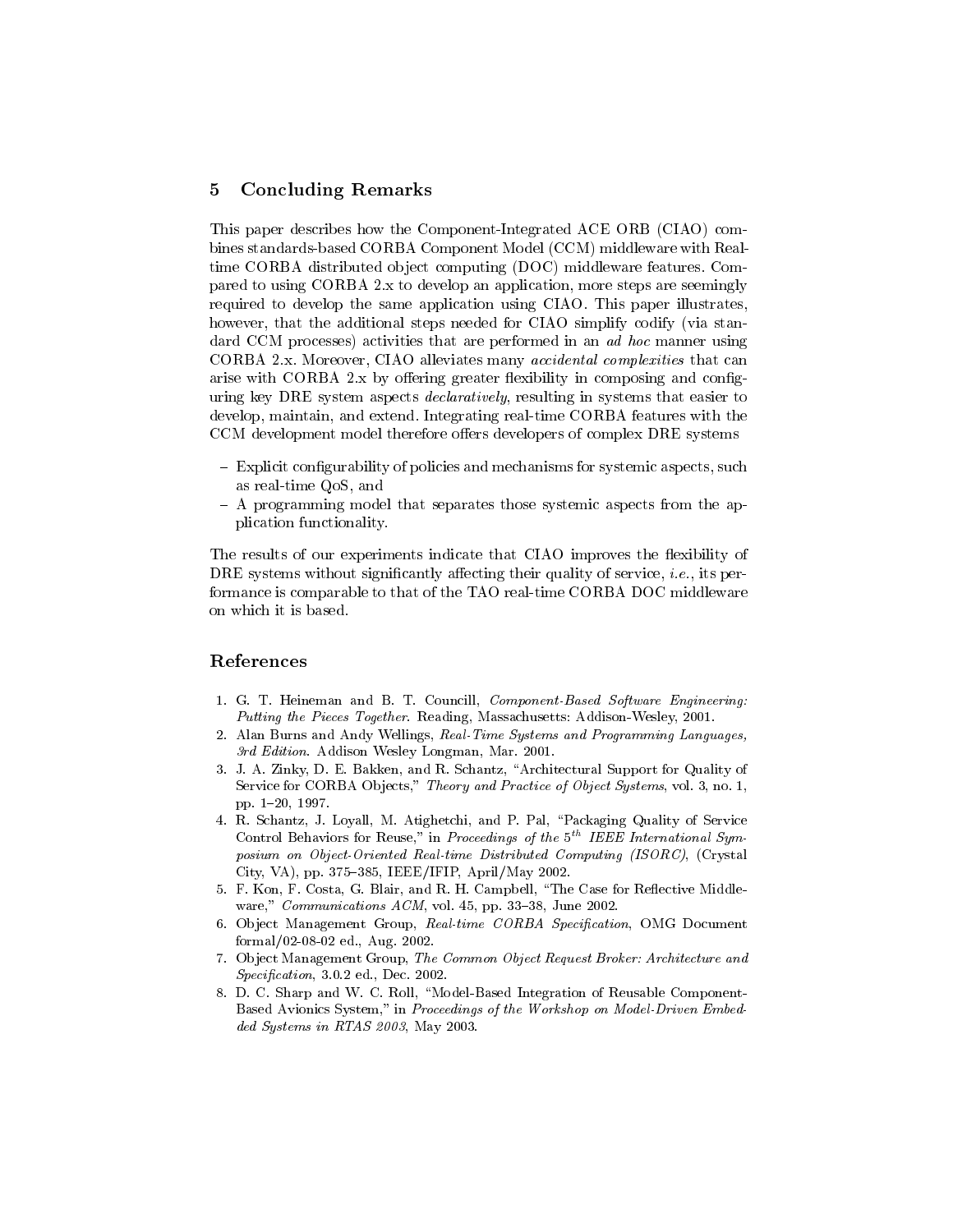- 9. A. Gokhale, K. Balasubramanian, J. Balasubramanian, A. Krishna, G. T. Edwards, G. Deng, E. Turkay, J. Parsons, and D. C. Schmidt, "Model Driven Middleware: A New Paradigm for Deploying and Provisioning Distributed Real-time and Embedded Applications," The Journal of Science of Computer Programming: Special Issue on Model Driven Architecture, 2004.
- 10. N. Wang and C. Gill, \Improving Real-Time System Conguration via a QoS aware CORBA Component Model," in Hawaii International Conference on System Sciences, Software Technology Track, Distributed Object and Component-based Software Systems Minitrack, HICSS 2003, (Honolulu, HW), HICSS, Jan. 2003.
- 11. D. C. Schmidt, D. L. Levine, and S. Mungee, \The Design and Performance of Real-Time Object Request Brokers," Computer Communications, vol. 21, pp. 294-324, Apr. 1998.
- 12. N. Wang, D. C. Schmidt, A. Gokhale, C. Rodrigues, B. Natara jan, J. P. Loyall, R. E. Schantz, and C. D. Gill, "QoS-enabled Middleware," in *Middleware for* Communications (Q. Mahmoud, ed.), New York: Wiley and Sons, 2003.
- 13. J. Hatcliff, W. Deng, M. Dwyer, G. Jung, and V. Prasad, "Cadena: An Integrated Development, Analysis, and Verification Environment for Component-based Systems," in Proceedings of the 25th International Conference on Software Engineering, (Portland, OR), May 2003.
- 14. G. Kiczales, J. Lamping, A. Mendhekar, C. Maeda, C. V. Lopes, J.-M. Loingtier, and J. Irwin, "Aspect-Oriented Programming," in Proceedings of the 11th European Conference on Object-Oriented Programming, June 1997.
- 15. Object Management Group, Deployment and Configuration Adopted Submission. OMG Document ptc/03-07-08 ed., July 2003.
- 16. I. Pyarali, D. C. Schmidt, and R. Cytron, \Techniques for Enhancing Real-time CORBA Quality of Service," IEEE Proceedings Special Issue on Real-time Systems, vol. 91, July 2003.
- 17. Douglas Niehaus, et al., "Kansas University Real-Time (KURT) Linux." www.ittc.ukans.edu/kurt/, 2004.
- 18. C. Liu and J. Layland, "Scheduling Algorithms for Multiprogramming in a Hard-Real-Time Environment,"  $JACM$ , vol. 20, pp. 46-61, Jan. 1973.
- 19. I. Pyarali, D. C. Schmidt, and R. Cytron, "Achieving End-to-End Predictability of the TAO Real-time CORBA ORB," in  $8$  " leed Real-Time Technology and Applications Symposium, (San Jose), IEEE, Sept. 2002.
- 20. J. K. Cross and D. C. Schmidt, \Applying the Quality Connector Pattern to Optimize Distributed Real-time and Embedded Middleware," in Patterns and Skeletons for Distributed and Parallel Computing (F. Rabhi and S. Gorlatch, eds.), Springer Verlag, 2002.
- 21. A. Gokhale, D. C. Schmidt, B. Natarajan, J. Gray, and N. Wang, "Model Driven Middleware," in *Middleware for Communications* (Q. Mahmoud, ed.), New York: Wiley and Sons, 2003.
- 22. D. Conan, E. Putrycz, N. Farcet, and M. DeMiguel, \Integration of Non-Functional Properties in Containers," Proceedings of the Sixth International Workshop on Component-Oriented Programming (WCOP), 2001.
- 23. M. A. de Miguel, "QoS-Aware Component Frameworks," in The  $10^{th}$  International Workshop on Quality of Service (IWQoS 2002), (Miami Beach, Florida), May 2002.
- 24. FOKUS, "Qedo Project Homepage." http://qedo.berlios.de/.
- 25. T. Ritter, M. Born, T. Unterschütz, and T. Weis, "A QoS Metamodel and its Realization in a CORBA Component Infrastructure," in Proceedings of the  $36^{th}$ Hawaii International Conference on System Sciences, Software Technology Track,